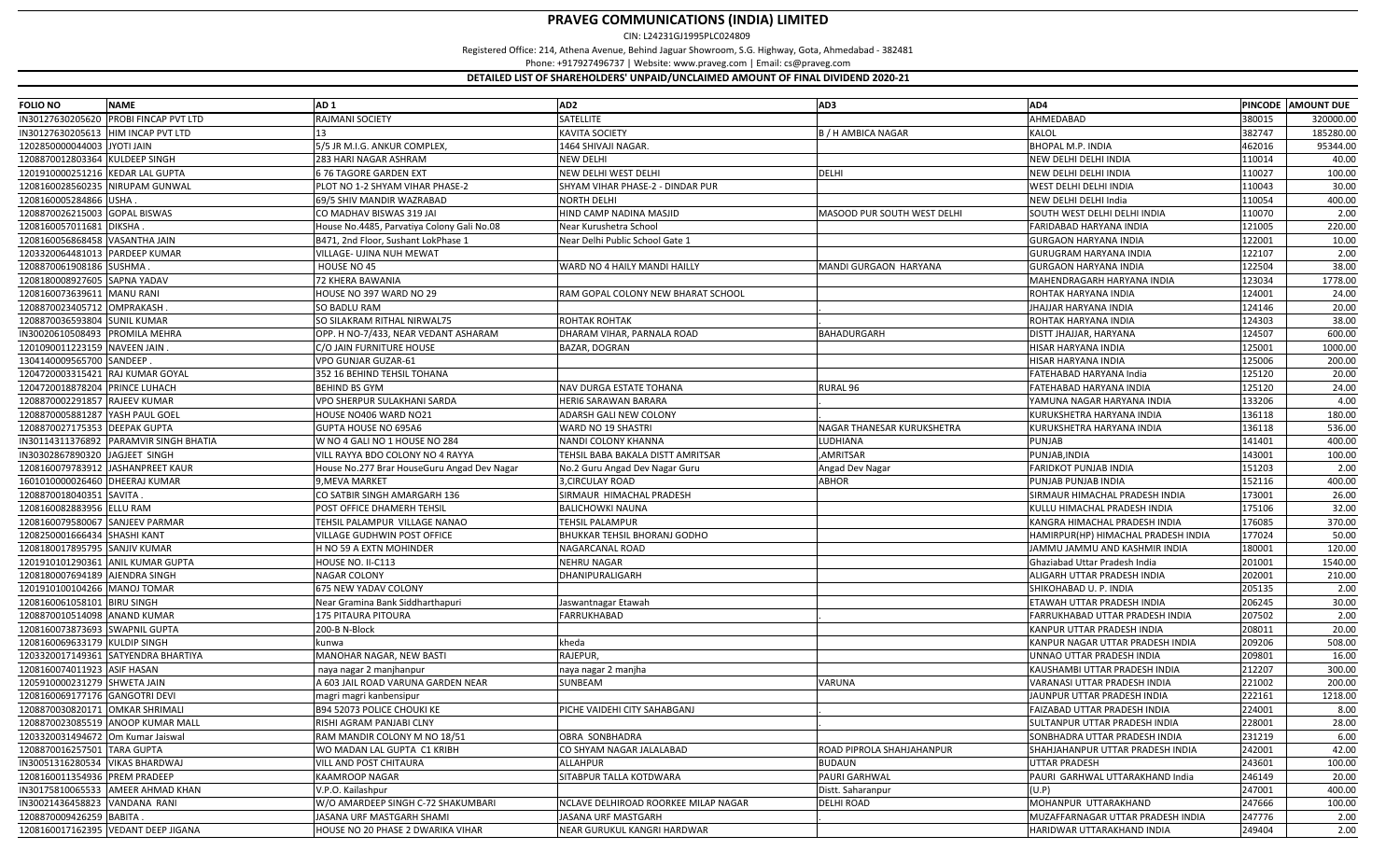| <b>FOLIO NO</b>                    | <b>NAME</b>                                    | AD <sub>1</sub>                      | AD <sub>2</sub>                  | AD3                           | AD4                                 |        | PINCODE AMOUNT DUE |
|------------------------------------|------------------------------------------------|--------------------------------------|----------------------------------|-------------------------------|-------------------------------------|--------|--------------------|
| IN30088814470296 J.P. BADOLA       |                                                | 12, VIDYA VIHAR                      | <b>BHAIRON MANDIR</b>            | KANKHAL                       | HARDWAR (UTTARAKHAND)               | 249407 | 200.00             |
| IN30112715535977 KAMALA RAWAT      |                                                | C/O SYNDICATE BANK                   | <b>MOHKAMPUR</b>                 | <b>MEERUT CITY</b>            | <b>MEERUT</b>                       | 250002 | 2000.00            |
|                                    | 1203600005126479 ANIL CHAUDHARY                | S/O VIRENDRA SINGH, BARKALI NEKPUR   | MEERUT, UTTAR PRADESH - 250223   |                               | MEERUT UTTAR PRADESH INDIA          | 250223 | 80.00              |
| IN30236511335542 SUSHIL JAIN       |                                                | <b>GANDHI NAGAR SARDHNA</b>          | SARDHNA                          | <b>MEERUT</b>                 | UTTAR PRADESH                       | 250342 | 400.00             |
| 1201090008938866 DEEPAK KUMAR      |                                                | 22 GARALI                            | GARALI                           | <b>JOULJIBI</b>               | PITHORAGARH UTTARAKHAND INDIA       | 262544 | 40.00              |
| 1203320014679154 RATNA GUPTA       |                                                | H NO 00 POST                         | PHUL BEHARE                      | LAKHIMPUR                     | KHERI UTTAR PRADESH INDIA           | 262701 | 42.00              |
|                                    | 1208180008673529 GOVIND SINGH BORA             | GOVIND SINGH BORA S O SOBAN          | SINGH BORA BAMETHA BANGAR        | KESHAV DATT                   | NAINITAL UTTARAKHAND INDIA          | 263139 | 8.00               |
|                                    | 1208870017632532 ROHITSINGH NIGATIYA           | KHUSHAIPUR KHUSHHAIPUR BUXA          | NAINITASL                        |                               | NAINITAL UTTARAKHAND INDIA          | 263139 | 2.00               |
| IN30021412788173 ASHOO N KUMAR     |                                                | RAMPUR ROAD                          |                                  |                               | HALDWANI UTTARANCHAL                | 263139 | 400.00             |
| 1208160025897192 INDER JAIN        |                                                | H NO 44 FRIENDS COLONY               |                                  |                               | UDHAM SINGH NAGAR UTTARAKHAND INDIA | 263153 | 30.00              |
| 1301240001708091                   | PAWAN KUMAR PANDEY                             | <b>15 DAS KOLVA TADIJOT</b>          | TEHSIL-BASTI DISTT-BASTI         | UTTAR PRADESH) NR SHIV MANDIR | <b>BASTI UTTAR PRADESH INDIA</b>    | 272124 | 156.00             |
| 1208160055391006                   | JAY PRAKASH YADAV                              | HOUSE NO-18                          |                                  |                               | DEORIA UTTAR PRADESH INDIA          | 274182 | 28.00              |
| 1203320041604330 Ajay Kumar Tiwari |                                                | <b>CHANDARPUR AHIR TOLI</b>          | CHANDARPUR                       |                               | KUSHINAGAR UTTAR PRADESH INDIA      | 274306 | 8.00               |
|                                    | 1203320050464375 BRAJENDRA KUMAR SHAHI         | S/O SURENDRA SHAHI                   | WARD NO 11 SHAHID AMIYA NAGAR    | KASYA KUSHINAGAR              | DEORIA UTTAR PRADESH INDIA          | 274402 | 40.00              |
|                                    | 1208160025249104 SHALINI SHRIVASTAVA           | D/O - Santosh Kumar Shrivastav       | Near Bus stand                   |                               | AZAMGARH UTTAR PRADESH INDIA        | 275304 | 600.00             |
| 1208160018737614 SANDEEP KUMAR     |                                                | S/O BALDHARI RAM VILLAGE SHAHKHAJURA | POST TENGARPUR AZAMGARH AZAMGARH |                               | AZAMGARH UTTAR PRADESH INDIA        | 276207 | 20.00              |
| 1208870064287820 VASIM.            |                                                | NAGPUR NAGPUR KARAHA                 |                                  |                               | MAU UTTAR PRADESH INDIA             | 276402 | 40.00              |
| 1203320034034032 Sunita Sah        |                                                | KHARAUNI PRANPUR BALLIA              | <b>BANSDIH</b>                   |                               | <b>BALLIA UTTAR PRADESH INDIA</b>   | 277219 | 30.00              |
|                                    | IN30020610544913 SHRIJI DAS BHATIA             | 180                                  | KUSHAKGALI                       | <b>SWAMIGHAT</b>              | MATHURA, UP                         | 281001 | 1000.00            |
| IN30282210092826 VEENA AGARWAL     |                                                | 15/373 NOORI GATE                    |                                  |                               | AGRA                                | 282002 | 200.00             |
| 1203320012813040 MUKESH SINGH      |                                                | 1781 SECTOR -7 M I G AVAS VIKA       | SHIVALIK CAMBRIDGE COLLEGE       | FATEHABAD SIKANDRA AGRA       | AGRA UTTAR PRADESH INDIA            | 282007 | 10.00              |
| IN30072410049650 SHASHI SINGHAI    |                                                | 31, SAKET COLONY                     | SHAHGANJ                         | AGRA                          |                                     | 282010 | 1000.00            |
| 1208180032712383                   | <b>SUSHIL KUMAR DHANKA</b>                     | VATSALYA BHAWAN BEHIND DENA          | BANK 26 160, NALA SHISH GIRAN    | <b>ALWAR</b>                  | ALWAR RAJASTHAN INDIA               | 301001 | 40.00              |
|                                    | 1208870003052346 AMARPAL SHARMA                | INFRONT OF POLICE CHOWKI             | VPOHAMIRPUR TEHSILBANSUR         | HAMEERPUR                     | ALWAR RAJASTHAN INDIA               | 301402 | 6.00               |
| IN30260310325924 RISHI TANWAR      |                                                | 1470 nataniyo ka rasta               | choura rasta                     | aipur                         | jaipur                              | 302003 | 400.00             |
| IN30365510122082                   | <b>PRAVIN MAHOLIA</b>                          | 128 A SHIV NAGAR 2 MALIYO            | KI DHAANI KE PASS MURLIPURA      | SCHEME VISHWAKARMA INDU AREA  | JAIPUR RAJASTHAN                    | 302013 | 20.00              |
|                                    | 1208870018975203 PRAVEEN KUMAR SUTHAR          | MAHADEV JI KI GALI RODALA            |                                  |                               | IALORE RAJASTHAN INDIA              | 307030 | 30.00              |
| 1208870027776181                   | <b>PRATEEK PANDYA</b>                          | 26 SAHI WALO KI GALI CITY            | PALACE UDAIPUR UDAIPUR GIRWA     | UDAIPUR SHASTRI CIRCLE        | UDAIPUR RAJASTHAN INDIA             | 313001 | 8.00               |
|                                    | IN30226911124752 KAILASH CHANDRA MALIWAL       | POST AND VILLAGE KOTRI VIA,          | DARIBA MINES TEHSIL RAIL MAGRA,  | RAJSAMAND,                    | RAJASTHAN                           | 313211 | 4.00               |
| 1208870005368683 ANKIT KUSHWAH     |                                                | MANDRAYAL ROAD SHIKAR GANJ           | KARAULI RURAL KARAULI            |                               | KARAULI RAJASTHAN INDIA             | 322241 | 2.00               |
| 1208530002223262 DEVI RAM MURTI    |                                                | 212 INDRAPRASTHA COLONY              | RAMGANJMANDI KOTA NULL           | KOTA                          | KOTA RAJASTHAN INDIA                | 326519 | 260.00             |
|                                    | 1208180021327869 RAMAWTAR JANGIR               | TAMKOR WARD N 5 TAMKOR               |                                  |                               | IHUNJHUNU RAJASTHAN INDIA           | 331026 | 140.00             |
| 1203320038189300                   | <b>PAWAN KUMAR</b>                             | S/O SAWARMAL BANDHNAU UTRADA         | BANDHNAU CHURU                   |                               | CHURU RAJASTHAN INDIA               | 331403 | 42.00              |
| 1208870035024993                   | HARSHIT AGARWAL                                | SO RAJESH AGARWAL WARD NO 17         | MOHALLA BALLUPURA KHANDELA       | TEHSIL KHANDELA KHANDELA      | SIKAR RAJASTHAN INDIA               | 332709 | 8.00               |
| IN30116030113309                   | ASHOK KUMAR KHAIRARI                           | <b>NEAR OLD HOSPITAL</b>             | P.O.UDAIPURWATI                  |                               | DISTT. JHUNJHUNU                    | 333307 | 1000.00            |
| 1208160075935906                   | ROHIT KUMAR DEORA                              | ward no5                             |                                  |                               | IHUJHUNU RAJASTHAN INDIA            | 333704 | 100.00             |
|                                    | IN30169610857712 SUNITA DEVI CHOUDHARY         | NO 21, DAMANI QUARTER                | <b>RANI BAZAR</b>                | <b>BIKANER</b>                | RAJASTHAN                           | 334001 | 1000.00            |
| 1208870015955465 SUNIL PARIHAR     |                                                | SO BABU LAL PARIHAR MEGHWALO         | KA MOHALLA GALI NO4 RAMPURA      | <b>BASTI LALGARH BIKANER</b>  | BIKANER RAJASTHAN INDIA             | 334004 | 6.00               |
| 1203320063331679                   | <b>SIKANDER SINGH</b>                          | DHANI SIKHAN NOHAR WARD NO           | 1 NOHAR                          |                               | HANUMANGARH RAJASTHAN INDIA         | 335523 | 100.00             |
| 1208160080189722 SUNITA            |                                                | Pilibanga Ward No19                  |                                  |                               | HANUMANGARH RAJASTHAN INDIA         | 335803 | 20.00              |
| IN30311610119656                   | <b>DEVI SINGH</b>                              | SARDAR PURA MARG NO 2                | NEAR PIPA JI MANDIR              | <b>BARMER</b>                 | <b>BARMER</b>                       | 344001 | 1004.00            |
| IN30148511128272                   | MANISH KUMAR NIRAL KUMAR                       | MAHAVEER CHOWK JUNAKOT               | <b>BALOTRA</b>                   | <b>BALOTRA</b>                | BALOTRA (RAJASTHAN)                 | 344022 | 88.00              |
| IN30103924341872                   | YOTI JAGDISHBHAI GANATRA                       | <b>SHAILESH BHUVAN</b>               | 2ND FLOOR 1ST GAYAKWADI STREET   | <b>RAJKOT</b>                 |                                     | 360001 | 200.00             |
| IN30239010000147                   | SHYAMBHAI N. PATEL                             | 205, PAPATBHAI SORTHIYA BHAVAN       | SARDAR BAZAR                     | <b>RAJKOT</b>                 |                                     | 360001 | 2.00               |
|                                    | 1301990000047320 URMILABEN MANSUKHLAL SOLANKI  | MILLPARA MAINROAD KANJIGOVIND        | NR.DHANVANTARY-COMPLEX           |                               | RAJKOT GUJARAT INDIA                | 360002 | 1000.00            |
|                                    | 1208870013275011 BHANDERI DHRUV MUKESHBHAI     | BLOCK 301 SHYAM A APARTMENT          | SHIVANI NAGAR JOSHIPURA          | JUNAGADH JUNAGADH GUJARAT     | IUNAGADH GUJARAT INDIA              | 362001 | 60.00              |
|                                    | IN30051386167601 RAKESHKUMAR RAMSAKHA SINHA    | SARKARI DAVAKHANU                    | VISAVADAR VISAVADAR              | JUNAGADH VISAVADAR            | <b>JUNAGADH GUJARAT</b>             | 362130 | 2.00               |
|                                    | IN30154915815694 SUNITABEN I SOLANKI           | ANANT SOCIETY PART 2 BANGALOW NO 14  | CHAKKUDIA MAHADEV ROAD           | <b>SUKHARAM NAGAR</b>         | B/H DAVE MARRIGE HALL AHMEDABAD     | 380021 | 1000.00            |
|                                    | IN30154915815766 INDUBHAI M SOLANKI            | <b>ANANT SOCIETY PART 2</b>          | <b>BANGALOW NO14</b>             | CHAKKUDIA MAHADEV ROAD        | SUKHARAM NAGAR AHMEDABAD            | 380021 | 200.00             |
|                                    | 1304140009977513 ANKUR BHARATKUMAR PATEL       | 4 VAIBHAV PARK NEAR CADILA           | <b>BRIDGE AHMADABAD CITY</b>     |                               | AHMEDABAD GUJARAT INDIA             | 380050 | 100.00             |
|                                    | 1208160030828716 ANOUSHKA SHUKLA               | C-502, PRATISHTHA APARTMENTS         | NEAR GRAND BHAGWATI BODAKDEV     |                               | AHMEDABAD GUJARAT INDIA             | 380054 | 130.00             |
|                                    | IN30164510497326 PATEL BIPINCHANDRA JAYANTILAL | B 80 MANDAKINI SOC K K NAGAR ROAD    | NR SWATI BUNGLOWS                | <b>GHATLODIA</b>              | AHMEDABAD                           | 380061 | 170.00             |
|                                    | IN30164510543543 ALKABEN BIPINCHANDRA PATEL    | <b>B 80 MANDAKINI SOCIETY</b>        | K K NAGAR ROAD NR SWATI BUNGLOWS | <b>GHATLODIYA</b>             | AHMEDABAD                           | 380061 | 50.00              |
| IN30164510697143                   | CHINTAN BIPINCHANDRA PATEL                     | B/80 MANDAKINI SOCIETY               | K K NAGAR ROAD NR SWATI BUNGLOWS | <b>GHATLODIA</b>              | AHMEDABAD                           | 380061 | 400.00             |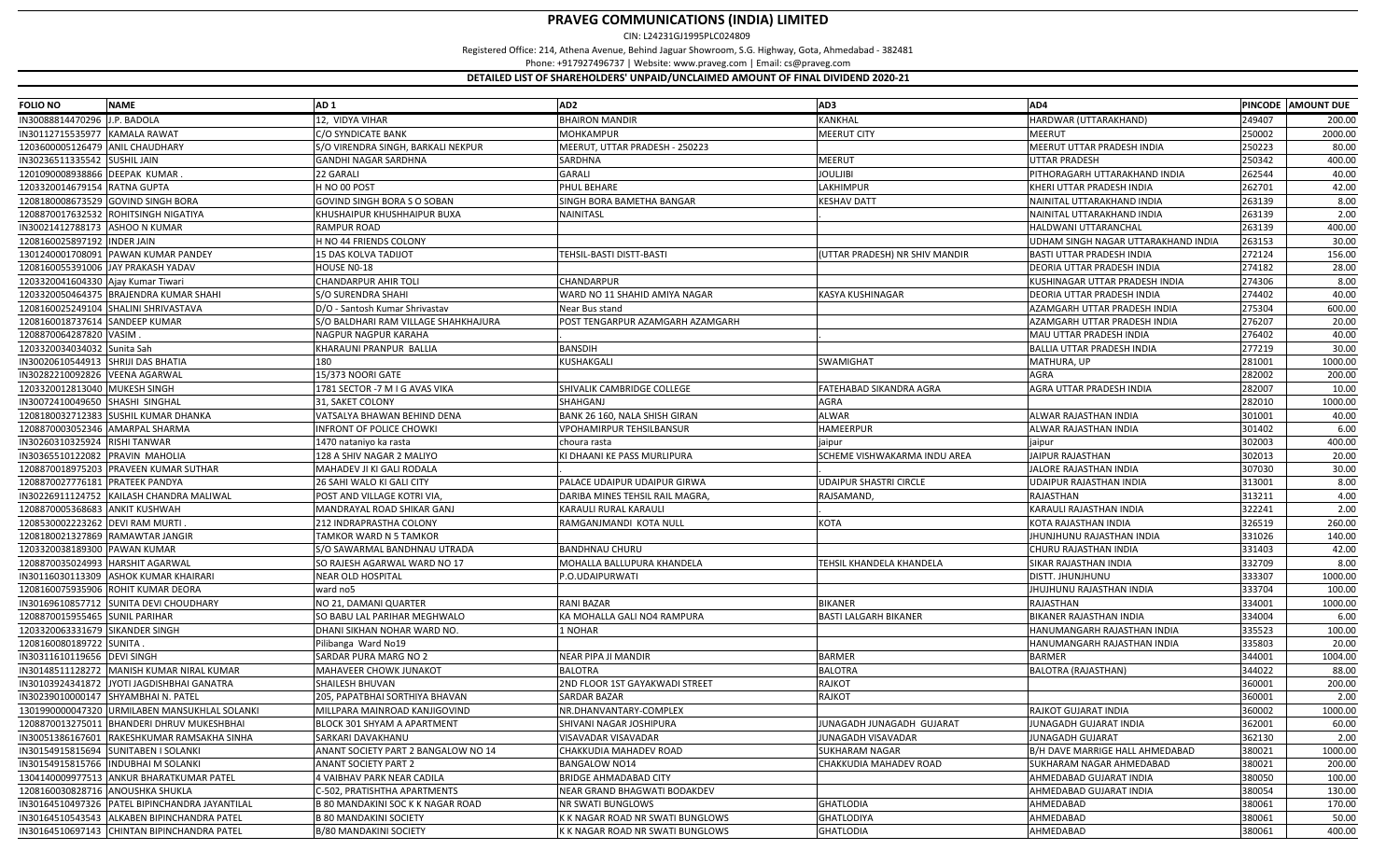| IN30164510697151   DHRUV BIPINCHANDRA PATEL<br>3/80 MANDAKINI SOCIETY<br>K K NAGAR ROAD SWATI BUNGLOWS<br><b>GHATLODIA</b><br>AHMEDABAD<br>380061<br>1205430000006353 KUSHUMBEN NATWARLAL PATEL<br>RANIP<br>AHMEDABAD<br>AHMEDABAD GUJARAT INDIA<br>382480<br>25, VRUNDAVAN SOCIETY-1<br>1201090008545012 NARENDRAKUMAR BALDEVBHAI KADIYA.<br>NARENDRAKUMAR<br>KHAROD VIJAPUR<br><b>KHAROD</b><br>MAHESANA GUJARAT INDIA<br>382840<br>382870<br>IN30226911485118 SANJAYKUMAR MANILAL PATEL<br>AT SANKAPURA,<br>PO NAVASANGPUR TA VIJAPUR,<br><b>VIJAPUR</b><br><b>GUJARAT</b><br>384151<br>1208160076871050 MANUBHAI HARGOVANDAS PATEL<br>PATAN GUJARAT INDIA<br>3/134lalpur laxmipura vistar lalpur lalpur la<br>1204470000184973 SUNILKUMAR RAMANLAL PATEL<br>JALCHOWK<br><b>PATAN</b><br>PATAN GUJARAT INDIA<br>384265<br>3-11 MOTORVALO MADH<br>TA-PATAN<br>384265<br>IN30034311116879 ANJALI DOSHI<br>B-90-RUSSIAN NAGAR SOCIETY,<br>DIST-PATAN<br><b>PATAN</b><br>1206690000765985 PATEL JEEL HITENDRAKUMAR<br>29 SHIVAM VIBHAG<br><b>SHAHJBAG SOCIETY</b><br>KANSA N A VISNAGAR<br>MAHESANA GUJARAT INDIA<br>384315<br>1206690000768042 PATEL SVENI HITENDRAKUMAR<br>SHAHIBAG SOCIETY<br>MAHESANA GUJARAT INDIA<br>384315<br>29 SHIVAM VIBHAG<br>KANSA N A VISNAGAR<br>GAYATRI CO-OP HOUSING SOC. LTD.<br>385001<br>IN30123310004056 KIRITKUMAR NATWARLAL JOSHI<br>SUKHBAG,<br>PALANPUR (B.K.)<br>385010<br>1203320043091920 JYOTSNABEN AJMALBHAI PADHIYAR<br>RAMPURA K ANTROLI BANASKANTHA<br>BANASKANTHA<br><b>BANASKANTHA GUJARAT INDIA</b><br>1203320020894644 Vrutantkumar Dineshbhai Patel<br>BANASKANTHA<br><b>BANASKANTHA GUJARAT INDIA</b><br>385515<br>1148, BHAVANIPURA, KUMBHASAN,<br>1208870019239803 KASHMIRABEN HEMANTBHAI PATEL<br>WO HEMANTKUMAR 99 NISHALWALU<br>FALIYA LUNAWADA PANCH MAHALS<br><b>GUJARAT</b><br>PANCHMAHAL GUJARAT INDIA<br>389230<br>IN30040910036561 RAKESH R GUPTA<br>23 SANSKAR SOCIETY<br>POST MANJALPUR<br><b>BARODA</b><br>390011<br>1201130001023228 HIREN ARJUNBHAI ATODARIA<br>2,43,G.S.E.C.L. COLONY UKAI<br>TA SONGADH<br><b>SURAT GUJARAT INDIA</b><br>394680<br>BHURIVEL, UKAI DAM<br>395004<br>1204150000917014 BHIKHALAL MAFATLAL KUBADIYA<br>PARAS SOC,<br>408,PRAMUKH APT,<br>KATARGAM<br><b>SURAT GUJARAT INDIA</b><br>395004<br>1208160034568784 NARESH DEVJIBHAI DHOLA<br>KRISHNA AVENUE ,202 ,KATARGAM<br><b>DABHOLI, SURAT CITY</b><br><b>SURAT GUJARAT INDIA</b><br>1208870014985241 LEENA GANESH JADHAV<br>400018<br>ROOM NO22NEW AMBALAL CHAWL<br>NO51B DRANNIE BESANT<br>ROADWORLI<br>MUMBAI MAHARASHTRA INDIA<br>IN30131322344019 NIRAV RAJABABU GANDHI<br>2ND FLOOR<br><b>SION WEST</b><br><b>MUMBAI</b><br>400022<br>180/6 BAWA BHAVAN<br>1208160013198669 YATIN KISHOR KARANGUTKAR<br>ROOM NO. 10 MORE CHAWL AAREY<br>ROAD SHREYAS COLONY<br><b>NEAR PAHADI SCHOOL</b><br>MUMBAI MAHARASHTRA INDIA<br>400063<br>400069<br>1208180000392064 SAGAR D JOSHI<br>VILLAGE R K SINGH MARG NR<br>SANGAM SUPER MARKET ANDHERI<br>MUMBAI MAHARASHTRA INDIA<br>A 410 NEW HARI OM CHS MOGRA<br>1202650000026960 RAHUL ANANTRAI MEHTA<br>302 KONARK DARSHAN CHS, A WING<br>ZAVER ROAD, NEXT TO JAIN TEMPLE<br>MULUND (W)<br>MUMBAI MAHARASHTRA INDIA<br>400080<br>400099<br>IN30014210434900 CHANDRASHEKHAR PURKAIT<br>VAIBHAB C - 5, OPP IAAI WAREHOUSE<br>SAHAR PIPE LINE ROAD<br>ANDHERI (E)<br><b>MUMBAI</b><br>1208180016364671 SHIVAM MANISH NAG<br>KAMLA YADAV CHAWL DEVIDAS<br>ANE OPP NEEL TOWER DHOBI<br>GHAT, BORIVALI WEST MUMBAI<br>MUMBAI MAHARASHTRA INDIA<br>400103<br>1203410000014695 HEMLATA RAMESH PAREEK<br>401208<br>LEO CHS LTD , SECTOR - 3<br>FLAT NO.104, EVERSHINE CITY,<br>VASAI (EAST)<br>THANE MAHARASHTRA INDIA<br>1208870023264152 HIMMAT BHAGWATILAL JAIN<br>106 1ST FLOOR SHIVKALA<br>ARCADE TARAPUR ROAD BOISAR<br><b>DIST THANE</b><br>THANE MAHARASHTRA INDIA<br>401501<br>1208870017286775 KIRAN KRUSHNA KAMDI<br>AT POST KASA PATILPADA TAL<br>401607<br>DAHANU<br>THANE MAHARASHTRA INDIA<br>402109<br>1208160030915961 NILESH NARENDRA JOSHI<br><b>IOUSE NO 846 NEAR</b><br>PANCHAYAT SAMITI OFFICE<br><b>ROHA</b><br>RAIGARH(MH) MAHARASHTRA INDIA<br>1206690001330584   IRSHAD SADULLA ARAB<br>AXMI KHAR NAKA PETH<br>MOHALLA NEAR WATER TANK<br>MURUD JANJIRA NURU D RAIGARH<br>RAIGARH MAHARASHTRA INDIA<br>402401<br>1208870020843781 CHAITANYA SIDDHARTH KHAIRE<br>SO SIDDHARTH KHAIRE ROSHAN<br>APT PLOT NO1 NEAR STATION<br>ROAD STATION ALI NERAL<br>RAIGARH(MH) MAHARASHTRA INDIA<br>410101<br>1208180009289070 MANTHAN KAILAS TAKALKAR<br>RAJGURUNAGAR AT THITEWADI, PO<br>RAJGURUNAGAR, TAL KHED<br>TAKALKAR WADI RAJGURUNAGAR<br>PUNE MAHARASHTRA INDIA<br>410505<br>411018<br>1208870005282173 SHEKHAR RAMESHSINGH PARDESHI<br>19 WING A KARISHMA HERITAGE<br>MORWADI IN FRONT OF MORJAI<br>TEMPLE PIMPRI PUNE PUNE CITY<br>PUNE MAHARASHTRA INDIA<br>411035<br>1208870006891208 POPATRAO DADASAHEB JAGADALE<br>PASHA SHAIKH COLONY NEAR<br>AKOLKAR FABRICATORS<br>DATTAWADI AKURDI<br>PUNE MAHARASHTRA INDIA<br>411037<br>IN30612210216129   DOSHI VIKRAM RASIKLAL<br>306 CHINTAMANI BUILDING<br>SUJAY GARDEN MUKUNDNAGAR<br><b>PUNE</b><br>412208<br>1208180027475197 ADESH VILAS MANJARE<br>MANJAREWADI<br>PUNE MAHARASHTRA INDIA<br>1208180030593336 PRATIK PRATAP JADHAV<br>ELECTRIKAL MAGE TAKALI HAJ<br>412218<br>M 237, MAULI NIWAS PRATAP<br><b>TAKALI HAJI</b><br>PUNE MAHARASHTRA INDIA<br>412801<br>1208870010058796 AAPPASAHEB RAMESH KHEDKAR<br>AT STARCITY BUILDING NO<br>8FLAT NO108<br>ATSTARCITYNAYGAON ROAD<br>SATARA MAHARASHTRA INDIA<br>413001<br>IN30051312055682   MALTIDEVI NANDKUMAR HYDERABADWALE<br>1317 NORTH KASBA<br><b>SOLAPUR</b><br>PUNE MAHARASHTRA INDIA<br>413102<br>1208180013667231 AJINKYA CHANDRAKANT DATE<br>ROAD KASABA BARAMATI, DEVGIRI<br>PARK, BARAMATI<br>ROOM NO 06, D WING, JAMDAR<br>413102<br>1208870003191281 VINAY SANJAY GADIYAL<br>MANASI NIWAS BHIGAVAN ROAD<br>JALOCHI ROAD MIDC<br>SURYANAGARI BARAMATI<br>PUNE MAHARASHTRA INDIA<br>413601<br>1208160074957346 AJAY SURESH HANGARGEKAR<br>41/4/1, Near Jawahar chowk Khaple galli<br>OSMANABAD MAHARASHTRA INDIA<br>Near Jawahar chowk Inside Hangargekar wada Ne<br>Jawahar chowk<br>1208160076835841 SAI SURESH HANGARGEKAR<br>OSMANABAD MAHARASHTRA INDIA<br>413601<br>2874 ingale galli mulan galli<br>ngale galli mulan galli<br>1208870033988261 ASHVINI RANJEET PATIL<br>LADEGAON<br>415401<br>MAHADEV MANDIRA JAVAL<br>SANGLI MAHARASHTRA INDIA<br>1201370000261063 SATYAJEET HEMANT KOLHAPURE<br>PLOT NO.3, S.NO.1017 /I -C<br>NEAR APATENAGAR,<br><b>KOLHAPUR</b><br>KOLHAPUR MAHARASHTRA INDIA<br>416012<br>1208160037945114 RAJ SANJAY POWAR | <b>FOLIO NO</b> | <b>NAME</b> | AD <sub>1</sub>                         | AD <sub>2</sub>      | AD3 | AD4                        |        | PINCODE AMOUNT DUE |
|-------------------------------------------------------------------------------------------------------------------------------------------------------------------------------------------------------------------------------------------------------------------------------------------------------------------------------------------------------------------------------------------------------------------------------------------------------------------------------------------------------------------------------------------------------------------------------------------------------------------------------------------------------------------------------------------------------------------------------------------------------------------------------------------------------------------------------------------------------------------------------------------------------------------------------------------------------------------------------------------------------------------------------------------------------------------------------------------------------------------------------------------------------------------------------------------------------------------------------------------------------------------------------------------------------------------------------------------------------------------------------------------------------------------------------------------------------------------------------------------------------------------------------------------------------------------------------------------------------------------------------------------------------------------------------------------------------------------------------------------------------------------------------------------------------------------------------------------------------------------------------------------------------------------------------------------------------------------------------------------------------------------------------------------------------------------------------------------------------------------------------------------------------------------------------------------------------------------------------------------------------------------------------------------------------------------------------------------------------------------------------------------------------------------------------------------------------------------------------------------------------------------------------------------------------------------------------------------------------------------------------------------------------------------------------------------------------------------------------------------------------------------------------------------------------------------------------------------------------------------------------------------------------------------------------------------------------------------------------------------------------------------------------------------------------------------------------------------------------------------------------------------------------------------------------------------------------------------------------------------------------------------------------------------------------------------------------------------------------------------------------------------------------------------------------------------------------------------------------------------------------------------------------------------------------------------------------------------------------------------------------------------------------------------------------------------------------------------------------------------------------------------------------------------------------------------------------------------------------------------------------------------------------------------------------------------------------------------------------------------------------------------------------------------------------------------------------------------------------------------------------------------------------------------------------------------------------------------------------------------------------------------------------------------------------------------------------------------------------------------------------------------------------------------------------------------------------------------------------------------------------------------------------------------------------------------------------------------------------------------------------------------------------------------------------------------------------------------------------------------------------------------------------------------------------------------------------------------------------------------------------------------------------------------------------------------------------------------------------------------------------------------------------------------------------------------------------------------------------------------------------------------------------------------------------------------------------------------------------------------------------------------------------------------------------------------------------------------------------------------------------------------------------------------------------------------------------------------------------------------------------------------------------------------------------------------------------------------------------------------------------------------------------------------------------------------------------------------------------------------------------------------------------------------------------------------------------------------------------------------------------------------------------------------------------------------------------------------------------------------------------------------------------------------------------------------------------------------------------------------------------------------------------------------------------------------------------------------------------------------------------------------------------------------------------------------------------------------------------------------------------------------------------------------------------------------------------------------------------------------------------------------------------------------------------------------------------------------------------------------------------------------------------------------------------------------|-----------------|-------------|-----------------------------------------|----------------------|-----|----------------------------|--------|--------------------|
|                                                                                                                                                                                                                                                                                                                                                                                                                                                                                                                                                                                                                                                                                                                                                                                                                                                                                                                                                                                                                                                                                                                                                                                                                                                                                                                                                                                                                                                                                                                                                                                                                                                                                                                                                                                                                                                                                                                                                                                                                                                                                                                                                                                                                                                                                                                                                                                                                                                                                                                                                                                                                                                                                                                                                                                                                                                                                                                                                                                                                                                                                                                                                                                                                                                                                                                                                                                                                                                                                                                                                                                                                                                                                                                                                                                                                                                                                                                                                                                                                                                                                                                                                                                                                                                                                                                                                                                                                                                                                                                                                                                                                                                                                                                                                                                                                                                                                                                                                                                                                                                                                                                                                                                                                                                                                                                                                                                                                                                                                                                                                                                                                                                                                                                                                                                                                                                                                                                                                                                                                                                                                                                                                                                                                                                                                                                                                                                                                                                                                                                                                                                                                                                                                           |                 |             |                                         |                      |     |                            |        | 300.00             |
|                                                                                                                                                                                                                                                                                                                                                                                                                                                                                                                                                                                                                                                                                                                                                                                                                                                                                                                                                                                                                                                                                                                                                                                                                                                                                                                                                                                                                                                                                                                                                                                                                                                                                                                                                                                                                                                                                                                                                                                                                                                                                                                                                                                                                                                                                                                                                                                                                                                                                                                                                                                                                                                                                                                                                                                                                                                                                                                                                                                                                                                                                                                                                                                                                                                                                                                                                                                                                                                                                                                                                                                                                                                                                                                                                                                                                                                                                                                                                                                                                                                                                                                                                                                                                                                                                                                                                                                                                                                                                                                                                                                                                                                                                                                                                                                                                                                                                                                                                                                                                                                                                                                                                                                                                                                                                                                                                                                                                                                                                                                                                                                                                                                                                                                                                                                                                                                                                                                                                                                                                                                                                                                                                                                                                                                                                                                                                                                                                                                                                                                                                                                                                                                                                           |                 |             |                                         |                      |     |                            |        | 300.00             |
|                                                                                                                                                                                                                                                                                                                                                                                                                                                                                                                                                                                                                                                                                                                                                                                                                                                                                                                                                                                                                                                                                                                                                                                                                                                                                                                                                                                                                                                                                                                                                                                                                                                                                                                                                                                                                                                                                                                                                                                                                                                                                                                                                                                                                                                                                                                                                                                                                                                                                                                                                                                                                                                                                                                                                                                                                                                                                                                                                                                                                                                                                                                                                                                                                                                                                                                                                                                                                                                                                                                                                                                                                                                                                                                                                                                                                                                                                                                                                                                                                                                                                                                                                                                                                                                                                                                                                                                                                                                                                                                                                                                                                                                                                                                                                                                                                                                                                                                                                                                                                                                                                                                                                                                                                                                                                                                                                                                                                                                                                                                                                                                                                                                                                                                                                                                                                                                                                                                                                                                                                                                                                                                                                                                                                                                                                                                                                                                                                                                                                                                                                                                                                                                                                           |                 |             |                                         |                      |     |                            |        | 200.00             |
|                                                                                                                                                                                                                                                                                                                                                                                                                                                                                                                                                                                                                                                                                                                                                                                                                                                                                                                                                                                                                                                                                                                                                                                                                                                                                                                                                                                                                                                                                                                                                                                                                                                                                                                                                                                                                                                                                                                                                                                                                                                                                                                                                                                                                                                                                                                                                                                                                                                                                                                                                                                                                                                                                                                                                                                                                                                                                                                                                                                                                                                                                                                                                                                                                                                                                                                                                                                                                                                                                                                                                                                                                                                                                                                                                                                                                                                                                                                                                                                                                                                                                                                                                                                                                                                                                                                                                                                                                                                                                                                                                                                                                                                                                                                                                                                                                                                                                                                                                                                                                                                                                                                                                                                                                                                                                                                                                                                                                                                                                                                                                                                                                                                                                                                                                                                                                                                                                                                                                                                                                                                                                                                                                                                                                                                                                                                                                                                                                                                                                                                                                                                                                                                                                           |                 |             |                                         |                      |     |                            |        | 50.00              |
|                                                                                                                                                                                                                                                                                                                                                                                                                                                                                                                                                                                                                                                                                                                                                                                                                                                                                                                                                                                                                                                                                                                                                                                                                                                                                                                                                                                                                                                                                                                                                                                                                                                                                                                                                                                                                                                                                                                                                                                                                                                                                                                                                                                                                                                                                                                                                                                                                                                                                                                                                                                                                                                                                                                                                                                                                                                                                                                                                                                                                                                                                                                                                                                                                                                                                                                                                                                                                                                                                                                                                                                                                                                                                                                                                                                                                                                                                                                                                                                                                                                                                                                                                                                                                                                                                                                                                                                                                                                                                                                                                                                                                                                                                                                                                                                                                                                                                                                                                                                                                                                                                                                                                                                                                                                                                                                                                                                                                                                                                                                                                                                                                                                                                                                                                                                                                                                                                                                                                                                                                                                                                                                                                                                                                                                                                                                                                                                                                                                                                                                                                                                                                                                                                           |                 |             |                                         |                      |     |                            |        | 100.00             |
|                                                                                                                                                                                                                                                                                                                                                                                                                                                                                                                                                                                                                                                                                                                                                                                                                                                                                                                                                                                                                                                                                                                                                                                                                                                                                                                                                                                                                                                                                                                                                                                                                                                                                                                                                                                                                                                                                                                                                                                                                                                                                                                                                                                                                                                                                                                                                                                                                                                                                                                                                                                                                                                                                                                                                                                                                                                                                                                                                                                                                                                                                                                                                                                                                                                                                                                                                                                                                                                                                                                                                                                                                                                                                                                                                                                                                                                                                                                                                                                                                                                                                                                                                                                                                                                                                                                                                                                                                                                                                                                                                                                                                                                                                                                                                                                                                                                                                                                                                                                                                                                                                                                                                                                                                                                                                                                                                                                                                                                                                                                                                                                                                                                                                                                                                                                                                                                                                                                                                                                                                                                                                                                                                                                                                                                                                                                                                                                                                                                                                                                                                                                                                                                                                           |                 |             |                                         |                      |     |                            |        | 410.00             |
|                                                                                                                                                                                                                                                                                                                                                                                                                                                                                                                                                                                                                                                                                                                                                                                                                                                                                                                                                                                                                                                                                                                                                                                                                                                                                                                                                                                                                                                                                                                                                                                                                                                                                                                                                                                                                                                                                                                                                                                                                                                                                                                                                                                                                                                                                                                                                                                                                                                                                                                                                                                                                                                                                                                                                                                                                                                                                                                                                                                                                                                                                                                                                                                                                                                                                                                                                                                                                                                                                                                                                                                                                                                                                                                                                                                                                                                                                                                                                                                                                                                                                                                                                                                                                                                                                                                                                                                                                                                                                                                                                                                                                                                                                                                                                                                                                                                                                                                                                                                                                                                                                                                                                                                                                                                                                                                                                                                                                                                                                                                                                                                                                                                                                                                                                                                                                                                                                                                                                                                                                                                                                                                                                                                                                                                                                                                                                                                                                                                                                                                                                                                                                                                                                           |                 |             |                                         |                      |     |                            |        | 1000.00            |
|                                                                                                                                                                                                                                                                                                                                                                                                                                                                                                                                                                                                                                                                                                                                                                                                                                                                                                                                                                                                                                                                                                                                                                                                                                                                                                                                                                                                                                                                                                                                                                                                                                                                                                                                                                                                                                                                                                                                                                                                                                                                                                                                                                                                                                                                                                                                                                                                                                                                                                                                                                                                                                                                                                                                                                                                                                                                                                                                                                                                                                                                                                                                                                                                                                                                                                                                                                                                                                                                                                                                                                                                                                                                                                                                                                                                                                                                                                                                                                                                                                                                                                                                                                                                                                                                                                                                                                                                                                                                                                                                                                                                                                                                                                                                                                                                                                                                                                                                                                                                                                                                                                                                                                                                                                                                                                                                                                                                                                                                                                                                                                                                                                                                                                                                                                                                                                                                                                                                                                                                                                                                                                                                                                                                                                                                                                                                                                                                                                                                                                                                                                                                                                                                                           |                 |             |                                         |                      |     |                            |        | 520.00             |
|                                                                                                                                                                                                                                                                                                                                                                                                                                                                                                                                                                                                                                                                                                                                                                                                                                                                                                                                                                                                                                                                                                                                                                                                                                                                                                                                                                                                                                                                                                                                                                                                                                                                                                                                                                                                                                                                                                                                                                                                                                                                                                                                                                                                                                                                                                                                                                                                                                                                                                                                                                                                                                                                                                                                                                                                                                                                                                                                                                                                                                                                                                                                                                                                                                                                                                                                                                                                                                                                                                                                                                                                                                                                                                                                                                                                                                                                                                                                                                                                                                                                                                                                                                                                                                                                                                                                                                                                                                                                                                                                                                                                                                                                                                                                                                                                                                                                                                                                                                                                                                                                                                                                                                                                                                                                                                                                                                                                                                                                                                                                                                                                                                                                                                                                                                                                                                                                                                                                                                                                                                                                                                                                                                                                                                                                                                                                                                                                                                                                                                                                                                                                                                                                                           |                 |             |                                         |                      |     |                            |        | 500.00             |
|                                                                                                                                                                                                                                                                                                                                                                                                                                                                                                                                                                                                                                                                                                                                                                                                                                                                                                                                                                                                                                                                                                                                                                                                                                                                                                                                                                                                                                                                                                                                                                                                                                                                                                                                                                                                                                                                                                                                                                                                                                                                                                                                                                                                                                                                                                                                                                                                                                                                                                                                                                                                                                                                                                                                                                                                                                                                                                                                                                                                                                                                                                                                                                                                                                                                                                                                                                                                                                                                                                                                                                                                                                                                                                                                                                                                                                                                                                                                                                                                                                                                                                                                                                                                                                                                                                                                                                                                                                                                                                                                                                                                                                                                                                                                                                                                                                                                                                                                                                                                                                                                                                                                                                                                                                                                                                                                                                                                                                                                                                                                                                                                                                                                                                                                                                                                                                                                                                                                                                                                                                                                                                                                                                                                                                                                                                                                                                                                                                                                                                                                                                                                                                                                                           |                 |             |                                         |                      |     |                            |        | 1000.00            |
|                                                                                                                                                                                                                                                                                                                                                                                                                                                                                                                                                                                                                                                                                                                                                                                                                                                                                                                                                                                                                                                                                                                                                                                                                                                                                                                                                                                                                                                                                                                                                                                                                                                                                                                                                                                                                                                                                                                                                                                                                                                                                                                                                                                                                                                                                                                                                                                                                                                                                                                                                                                                                                                                                                                                                                                                                                                                                                                                                                                                                                                                                                                                                                                                                                                                                                                                                                                                                                                                                                                                                                                                                                                                                                                                                                                                                                                                                                                                                                                                                                                                                                                                                                                                                                                                                                                                                                                                                                                                                                                                                                                                                                                                                                                                                                                                                                                                                                                                                                                                                                                                                                                                                                                                                                                                                                                                                                                                                                                                                                                                                                                                                                                                                                                                                                                                                                                                                                                                                                                                                                                                                                                                                                                                                                                                                                                                                                                                                                                                                                                                                                                                                                                                                           |                 |             |                                         |                      |     |                            |        | 10.00              |
|                                                                                                                                                                                                                                                                                                                                                                                                                                                                                                                                                                                                                                                                                                                                                                                                                                                                                                                                                                                                                                                                                                                                                                                                                                                                                                                                                                                                                                                                                                                                                                                                                                                                                                                                                                                                                                                                                                                                                                                                                                                                                                                                                                                                                                                                                                                                                                                                                                                                                                                                                                                                                                                                                                                                                                                                                                                                                                                                                                                                                                                                                                                                                                                                                                                                                                                                                                                                                                                                                                                                                                                                                                                                                                                                                                                                                                                                                                                                                                                                                                                                                                                                                                                                                                                                                                                                                                                                                                                                                                                                                                                                                                                                                                                                                                                                                                                                                                                                                                                                                                                                                                                                                                                                                                                                                                                                                                                                                                                                                                                                                                                                                                                                                                                                                                                                                                                                                                                                                                                                                                                                                                                                                                                                                                                                                                                                                                                                                                                                                                                                                                                                                                                                                           |                 |             |                                         |                      |     |                            |        | 60.00              |
|                                                                                                                                                                                                                                                                                                                                                                                                                                                                                                                                                                                                                                                                                                                                                                                                                                                                                                                                                                                                                                                                                                                                                                                                                                                                                                                                                                                                                                                                                                                                                                                                                                                                                                                                                                                                                                                                                                                                                                                                                                                                                                                                                                                                                                                                                                                                                                                                                                                                                                                                                                                                                                                                                                                                                                                                                                                                                                                                                                                                                                                                                                                                                                                                                                                                                                                                                                                                                                                                                                                                                                                                                                                                                                                                                                                                                                                                                                                                                                                                                                                                                                                                                                                                                                                                                                                                                                                                                                                                                                                                                                                                                                                                                                                                                                                                                                                                                                                                                                                                                                                                                                                                                                                                                                                                                                                                                                                                                                                                                                                                                                                                                                                                                                                                                                                                                                                                                                                                                                                                                                                                                                                                                                                                                                                                                                                                                                                                                                                                                                                                                                                                                                                                                           |                 |             |                                         |                      |     |                            |        | 20.00              |
|                                                                                                                                                                                                                                                                                                                                                                                                                                                                                                                                                                                                                                                                                                                                                                                                                                                                                                                                                                                                                                                                                                                                                                                                                                                                                                                                                                                                                                                                                                                                                                                                                                                                                                                                                                                                                                                                                                                                                                                                                                                                                                                                                                                                                                                                                                                                                                                                                                                                                                                                                                                                                                                                                                                                                                                                                                                                                                                                                                                                                                                                                                                                                                                                                                                                                                                                                                                                                                                                                                                                                                                                                                                                                                                                                                                                                                                                                                                                                                                                                                                                                                                                                                                                                                                                                                                                                                                                                                                                                                                                                                                                                                                                                                                                                                                                                                                                                                                                                                                                                                                                                                                                                                                                                                                                                                                                                                                                                                                                                                                                                                                                                                                                                                                                                                                                                                                                                                                                                                                                                                                                                                                                                                                                                                                                                                                                                                                                                                                                                                                                                                                                                                                                                           |                 |             |                                         |                      |     |                            |        | 700.00             |
|                                                                                                                                                                                                                                                                                                                                                                                                                                                                                                                                                                                                                                                                                                                                                                                                                                                                                                                                                                                                                                                                                                                                                                                                                                                                                                                                                                                                                                                                                                                                                                                                                                                                                                                                                                                                                                                                                                                                                                                                                                                                                                                                                                                                                                                                                                                                                                                                                                                                                                                                                                                                                                                                                                                                                                                                                                                                                                                                                                                                                                                                                                                                                                                                                                                                                                                                                                                                                                                                                                                                                                                                                                                                                                                                                                                                                                                                                                                                                                                                                                                                                                                                                                                                                                                                                                                                                                                                                                                                                                                                                                                                                                                                                                                                                                                                                                                                                                                                                                                                                                                                                                                                                                                                                                                                                                                                                                                                                                                                                                                                                                                                                                                                                                                                                                                                                                                                                                                                                                                                                                                                                                                                                                                                                                                                                                                                                                                                                                                                                                                                                                                                                                                                                           |                 |             |                                         |                      |     |                            |        | 34.00              |
|                                                                                                                                                                                                                                                                                                                                                                                                                                                                                                                                                                                                                                                                                                                                                                                                                                                                                                                                                                                                                                                                                                                                                                                                                                                                                                                                                                                                                                                                                                                                                                                                                                                                                                                                                                                                                                                                                                                                                                                                                                                                                                                                                                                                                                                                                                                                                                                                                                                                                                                                                                                                                                                                                                                                                                                                                                                                                                                                                                                                                                                                                                                                                                                                                                                                                                                                                                                                                                                                                                                                                                                                                                                                                                                                                                                                                                                                                                                                                                                                                                                                                                                                                                                                                                                                                                                                                                                                                                                                                                                                                                                                                                                                                                                                                                                                                                                                                                                                                                                                                                                                                                                                                                                                                                                                                                                                                                                                                                                                                                                                                                                                                                                                                                                                                                                                                                                                                                                                                                                                                                                                                                                                                                                                                                                                                                                                                                                                                                                                                                                                                                                                                                                                                           |                 |             |                                         |                      |     |                            |        | 50.00              |
|                                                                                                                                                                                                                                                                                                                                                                                                                                                                                                                                                                                                                                                                                                                                                                                                                                                                                                                                                                                                                                                                                                                                                                                                                                                                                                                                                                                                                                                                                                                                                                                                                                                                                                                                                                                                                                                                                                                                                                                                                                                                                                                                                                                                                                                                                                                                                                                                                                                                                                                                                                                                                                                                                                                                                                                                                                                                                                                                                                                                                                                                                                                                                                                                                                                                                                                                                                                                                                                                                                                                                                                                                                                                                                                                                                                                                                                                                                                                                                                                                                                                                                                                                                                                                                                                                                                                                                                                                                                                                                                                                                                                                                                                                                                                                                                                                                                                                                                                                                                                                                                                                                                                                                                                                                                                                                                                                                                                                                                                                                                                                                                                                                                                                                                                                                                                                                                                                                                                                                                                                                                                                                                                                                                                                                                                                                                                                                                                                                                                                                                                                                                                                                                                                           |                 |             |                                         |                      |     |                            |        | 100.00             |
|                                                                                                                                                                                                                                                                                                                                                                                                                                                                                                                                                                                                                                                                                                                                                                                                                                                                                                                                                                                                                                                                                                                                                                                                                                                                                                                                                                                                                                                                                                                                                                                                                                                                                                                                                                                                                                                                                                                                                                                                                                                                                                                                                                                                                                                                                                                                                                                                                                                                                                                                                                                                                                                                                                                                                                                                                                                                                                                                                                                                                                                                                                                                                                                                                                                                                                                                                                                                                                                                                                                                                                                                                                                                                                                                                                                                                                                                                                                                                                                                                                                                                                                                                                                                                                                                                                                                                                                                                                                                                                                                                                                                                                                                                                                                                                                                                                                                                                                                                                                                                                                                                                                                                                                                                                                                                                                                                                                                                                                                                                                                                                                                                                                                                                                                                                                                                                                                                                                                                                                                                                                                                                                                                                                                                                                                                                                                                                                                                                                                                                                                                                                                                                                                                           |                 |             |                                         |                      |     |                            |        | 10.00              |
|                                                                                                                                                                                                                                                                                                                                                                                                                                                                                                                                                                                                                                                                                                                                                                                                                                                                                                                                                                                                                                                                                                                                                                                                                                                                                                                                                                                                                                                                                                                                                                                                                                                                                                                                                                                                                                                                                                                                                                                                                                                                                                                                                                                                                                                                                                                                                                                                                                                                                                                                                                                                                                                                                                                                                                                                                                                                                                                                                                                                                                                                                                                                                                                                                                                                                                                                                                                                                                                                                                                                                                                                                                                                                                                                                                                                                                                                                                                                                                                                                                                                                                                                                                                                                                                                                                                                                                                                                                                                                                                                                                                                                                                                                                                                                                                                                                                                                                                                                                                                                                                                                                                                                                                                                                                                                                                                                                                                                                                                                                                                                                                                                                                                                                                                                                                                                                                                                                                                                                                                                                                                                                                                                                                                                                                                                                                                                                                                                                                                                                                                                                                                                                                                                           |                 |             |                                         |                      |     |                            |        | 62.00              |
|                                                                                                                                                                                                                                                                                                                                                                                                                                                                                                                                                                                                                                                                                                                                                                                                                                                                                                                                                                                                                                                                                                                                                                                                                                                                                                                                                                                                                                                                                                                                                                                                                                                                                                                                                                                                                                                                                                                                                                                                                                                                                                                                                                                                                                                                                                                                                                                                                                                                                                                                                                                                                                                                                                                                                                                                                                                                                                                                                                                                                                                                                                                                                                                                                                                                                                                                                                                                                                                                                                                                                                                                                                                                                                                                                                                                                                                                                                                                                                                                                                                                                                                                                                                                                                                                                                                                                                                                                                                                                                                                                                                                                                                                                                                                                                                                                                                                                                                                                                                                                                                                                                                                                                                                                                                                                                                                                                                                                                                                                                                                                                                                                                                                                                                                                                                                                                                                                                                                                                                                                                                                                                                                                                                                                                                                                                                                                                                                                                                                                                                                                                                                                                                                                           |                 |             |                                         |                      |     |                            |        | 100.00             |
|                                                                                                                                                                                                                                                                                                                                                                                                                                                                                                                                                                                                                                                                                                                                                                                                                                                                                                                                                                                                                                                                                                                                                                                                                                                                                                                                                                                                                                                                                                                                                                                                                                                                                                                                                                                                                                                                                                                                                                                                                                                                                                                                                                                                                                                                                                                                                                                                                                                                                                                                                                                                                                                                                                                                                                                                                                                                                                                                                                                                                                                                                                                                                                                                                                                                                                                                                                                                                                                                                                                                                                                                                                                                                                                                                                                                                                                                                                                                                                                                                                                                                                                                                                                                                                                                                                                                                                                                                                                                                                                                                                                                                                                                                                                                                                                                                                                                                                                                                                                                                                                                                                                                                                                                                                                                                                                                                                                                                                                                                                                                                                                                                                                                                                                                                                                                                                                                                                                                                                                                                                                                                                                                                                                                                                                                                                                                                                                                                                                                                                                                                                                                                                                                                           |                 |             |                                         |                      |     |                            |        | 50.00              |
|                                                                                                                                                                                                                                                                                                                                                                                                                                                                                                                                                                                                                                                                                                                                                                                                                                                                                                                                                                                                                                                                                                                                                                                                                                                                                                                                                                                                                                                                                                                                                                                                                                                                                                                                                                                                                                                                                                                                                                                                                                                                                                                                                                                                                                                                                                                                                                                                                                                                                                                                                                                                                                                                                                                                                                                                                                                                                                                                                                                                                                                                                                                                                                                                                                                                                                                                                                                                                                                                                                                                                                                                                                                                                                                                                                                                                                                                                                                                                                                                                                                                                                                                                                                                                                                                                                                                                                                                                                                                                                                                                                                                                                                                                                                                                                                                                                                                                                                                                                                                                                                                                                                                                                                                                                                                                                                                                                                                                                                                                                                                                                                                                                                                                                                                                                                                                                                                                                                                                                                                                                                                                                                                                                                                                                                                                                                                                                                                                                                                                                                                                                                                                                                                                           |                 |             |                                         |                      |     |                            |        | 20.00              |
|                                                                                                                                                                                                                                                                                                                                                                                                                                                                                                                                                                                                                                                                                                                                                                                                                                                                                                                                                                                                                                                                                                                                                                                                                                                                                                                                                                                                                                                                                                                                                                                                                                                                                                                                                                                                                                                                                                                                                                                                                                                                                                                                                                                                                                                                                                                                                                                                                                                                                                                                                                                                                                                                                                                                                                                                                                                                                                                                                                                                                                                                                                                                                                                                                                                                                                                                                                                                                                                                                                                                                                                                                                                                                                                                                                                                                                                                                                                                                                                                                                                                                                                                                                                                                                                                                                                                                                                                                                                                                                                                                                                                                                                                                                                                                                                                                                                                                                                                                                                                                                                                                                                                                                                                                                                                                                                                                                                                                                                                                                                                                                                                                                                                                                                                                                                                                                                                                                                                                                                                                                                                                                                                                                                                                                                                                                                                                                                                                                                                                                                                                                                                                                                                                           |                 |             |                                         |                      |     |                            |        | 800.00             |
|                                                                                                                                                                                                                                                                                                                                                                                                                                                                                                                                                                                                                                                                                                                                                                                                                                                                                                                                                                                                                                                                                                                                                                                                                                                                                                                                                                                                                                                                                                                                                                                                                                                                                                                                                                                                                                                                                                                                                                                                                                                                                                                                                                                                                                                                                                                                                                                                                                                                                                                                                                                                                                                                                                                                                                                                                                                                                                                                                                                                                                                                                                                                                                                                                                                                                                                                                                                                                                                                                                                                                                                                                                                                                                                                                                                                                                                                                                                                                                                                                                                                                                                                                                                                                                                                                                                                                                                                                                                                                                                                                                                                                                                                                                                                                                                                                                                                                                                                                                                                                                                                                                                                                                                                                                                                                                                                                                                                                                                                                                                                                                                                                                                                                                                                                                                                                                                                                                                                                                                                                                                                                                                                                                                                                                                                                                                                                                                                                                                                                                                                                                                                                                                                                           |                 |             |                                         |                      |     |                            |        | 20.00              |
|                                                                                                                                                                                                                                                                                                                                                                                                                                                                                                                                                                                                                                                                                                                                                                                                                                                                                                                                                                                                                                                                                                                                                                                                                                                                                                                                                                                                                                                                                                                                                                                                                                                                                                                                                                                                                                                                                                                                                                                                                                                                                                                                                                                                                                                                                                                                                                                                                                                                                                                                                                                                                                                                                                                                                                                                                                                                                                                                                                                                                                                                                                                                                                                                                                                                                                                                                                                                                                                                                                                                                                                                                                                                                                                                                                                                                                                                                                                                                                                                                                                                                                                                                                                                                                                                                                                                                                                                                                                                                                                                                                                                                                                                                                                                                                                                                                                                                                                                                                                                                                                                                                                                                                                                                                                                                                                                                                                                                                                                                                                                                                                                                                                                                                                                                                                                                                                                                                                                                                                                                                                                                                                                                                                                                                                                                                                                                                                                                                                                                                                                                                                                                                                                                           |                 |             |                                         |                      |     |                            |        | 1000.00            |
|                                                                                                                                                                                                                                                                                                                                                                                                                                                                                                                                                                                                                                                                                                                                                                                                                                                                                                                                                                                                                                                                                                                                                                                                                                                                                                                                                                                                                                                                                                                                                                                                                                                                                                                                                                                                                                                                                                                                                                                                                                                                                                                                                                                                                                                                                                                                                                                                                                                                                                                                                                                                                                                                                                                                                                                                                                                                                                                                                                                                                                                                                                                                                                                                                                                                                                                                                                                                                                                                                                                                                                                                                                                                                                                                                                                                                                                                                                                                                                                                                                                                                                                                                                                                                                                                                                                                                                                                                                                                                                                                                                                                                                                                                                                                                                                                                                                                                                                                                                                                                                                                                                                                                                                                                                                                                                                                                                                                                                                                                                                                                                                                                                                                                                                                                                                                                                                                                                                                                                                                                                                                                                                                                                                                                                                                                                                                                                                                                                                                                                                                                                                                                                                                                           |                 |             |                                         |                      |     |                            |        | 140.00             |
|                                                                                                                                                                                                                                                                                                                                                                                                                                                                                                                                                                                                                                                                                                                                                                                                                                                                                                                                                                                                                                                                                                                                                                                                                                                                                                                                                                                                                                                                                                                                                                                                                                                                                                                                                                                                                                                                                                                                                                                                                                                                                                                                                                                                                                                                                                                                                                                                                                                                                                                                                                                                                                                                                                                                                                                                                                                                                                                                                                                                                                                                                                                                                                                                                                                                                                                                                                                                                                                                                                                                                                                                                                                                                                                                                                                                                                                                                                                                                                                                                                                                                                                                                                                                                                                                                                                                                                                                                                                                                                                                                                                                                                                                                                                                                                                                                                                                                                                                                                                                                                                                                                                                                                                                                                                                                                                                                                                                                                                                                                                                                                                                                                                                                                                                                                                                                                                                                                                                                                                                                                                                                                                                                                                                                                                                                                                                                                                                                                                                                                                                                                                                                                                                                           |                 |             |                                         |                      |     |                            |        | 14.00              |
|                                                                                                                                                                                                                                                                                                                                                                                                                                                                                                                                                                                                                                                                                                                                                                                                                                                                                                                                                                                                                                                                                                                                                                                                                                                                                                                                                                                                                                                                                                                                                                                                                                                                                                                                                                                                                                                                                                                                                                                                                                                                                                                                                                                                                                                                                                                                                                                                                                                                                                                                                                                                                                                                                                                                                                                                                                                                                                                                                                                                                                                                                                                                                                                                                                                                                                                                                                                                                                                                                                                                                                                                                                                                                                                                                                                                                                                                                                                                                                                                                                                                                                                                                                                                                                                                                                                                                                                                                                                                                                                                                                                                                                                                                                                                                                                                                                                                                                                                                                                                                                                                                                                                                                                                                                                                                                                                                                                                                                                                                                                                                                                                                                                                                                                                                                                                                                                                                                                                                                                                                                                                                                                                                                                                                                                                                                                                                                                                                                                                                                                                                                                                                                                                                           |                 |             |                                         |                      |     |                            |        | 40.00              |
|                                                                                                                                                                                                                                                                                                                                                                                                                                                                                                                                                                                                                                                                                                                                                                                                                                                                                                                                                                                                                                                                                                                                                                                                                                                                                                                                                                                                                                                                                                                                                                                                                                                                                                                                                                                                                                                                                                                                                                                                                                                                                                                                                                                                                                                                                                                                                                                                                                                                                                                                                                                                                                                                                                                                                                                                                                                                                                                                                                                                                                                                                                                                                                                                                                                                                                                                                                                                                                                                                                                                                                                                                                                                                                                                                                                                                                                                                                                                                                                                                                                                                                                                                                                                                                                                                                                                                                                                                                                                                                                                                                                                                                                                                                                                                                                                                                                                                                                                                                                                                                                                                                                                                                                                                                                                                                                                                                                                                                                                                                                                                                                                                                                                                                                                                                                                                                                                                                                                                                                                                                                                                                                                                                                                                                                                                                                                                                                                                                                                                                                                                                                                                                                                                           |                 |             |                                         |                      |     |                            |        | 80.00              |
|                                                                                                                                                                                                                                                                                                                                                                                                                                                                                                                                                                                                                                                                                                                                                                                                                                                                                                                                                                                                                                                                                                                                                                                                                                                                                                                                                                                                                                                                                                                                                                                                                                                                                                                                                                                                                                                                                                                                                                                                                                                                                                                                                                                                                                                                                                                                                                                                                                                                                                                                                                                                                                                                                                                                                                                                                                                                                                                                                                                                                                                                                                                                                                                                                                                                                                                                                                                                                                                                                                                                                                                                                                                                                                                                                                                                                                                                                                                                                                                                                                                                                                                                                                                                                                                                                                                                                                                                                                                                                                                                                                                                                                                                                                                                                                                                                                                                                                                                                                                                                                                                                                                                                                                                                                                                                                                                                                                                                                                                                                                                                                                                                                                                                                                                                                                                                                                                                                                                                                                                                                                                                                                                                                                                                                                                                                                                                                                                                                                                                                                                                                                                                                                                                           |                 |             |                                         |                      |     |                            |        | 6.00               |
|                                                                                                                                                                                                                                                                                                                                                                                                                                                                                                                                                                                                                                                                                                                                                                                                                                                                                                                                                                                                                                                                                                                                                                                                                                                                                                                                                                                                                                                                                                                                                                                                                                                                                                                                                                                                                                                                                                                                                                                                                                                                                                                                                                                                                                                                                                                                                                                                                                                                                                                                                                                                                                                                                                                                                                                                                                                                                                                                                                                                                                                                                                                                                                                                                                                                                                                                                                                                                                                                                                                                                                                                                                                                                                                                                                                                                                                                                                                                                                                                                                                                                                                                                                                                                                                                                                                                                                                                                                                                                                                                                                                                                                                                                                                                                                                                                                                                                                                                                                                                                                                                                                                                                                                                                                                                                                                                                                                                                                                                                                                                                                                                                                                                                                                                                                                                                                                                                                                                                                                                                                                                                                                                                                                                                                                                                                                                                                                                                                                                                                                                                                                                                                                                                           |                 |             |                                         |                      |     |                            |        | 162.00             |
|                                                                                                                                                                                                                                                                                                                                                                                                                                                                                                                                                                                                                                                                                                                                                                                                                                                                                                                                                                                                                                                                                                                                                                                                                                                                                                                                                                                                                                                                                                                                                                                                                                                                                                                                                                                                                                                                                                                                                                                                                                                                                                                                                                                                                                                                                                                                                                                                                                                                                                                                                                                                                                                                                                                                                                                                                                                                                                                                                                                                                                                                                                                                                                                                                                                                                                                                                                                                                                                                                                                                                                                                                                                                                                                                                                                                                                                                                                                                                                                                                                                                                                                                                                                                                                                                                                                                                                                                                                                                                                                                                                                                                                                                                                                                                                                                                                                                                                                                                                                                                                                                                                                                                                                                                                                                                                                                                                                                                                                                                                                                                                                                                                                                                                                                                                                                                                                                                                                                                                                                                                                                                                                                                                                                                                                                                                                                                                                                                                                                                                                                                                                                                                                                                           |                 |             |                                         |                      |     |                            |        | 22.00              |
|                                                                                                                                                                                                                                                                                                                                                                                                                                                                                                                                                                                                                                                                                                                                                                                                                                                                                                                                                                                                                                                                                                                                                                                                                                                                                                                                                                                                                                                                                                                                                                                                                                                                                                                                                                                                                                                                                                                                                                                                                                                                                                                                                                                                                                                                                                                                                                                                                                                                                                                                                                                                                                                                                                                                                                                                                                                                                                                                                                                                                                                                                                                                                                                                                                                                                                                                                                                                                                                                                                                                                                                                                                                                                                                                                                                                                                                                                                                                                                                                                                                                                                                                                                                                                                                                                                                                                                                                                                                                                                                                                                                                                                                                                                                                                                                                                                                                                                                                                                                                                                                                                                                                                                                                                                                                                                                                                                                                                                                                                                                                                                                                                                                                                                                                                                                                                                                                                                                                                                                                                                                                                                                                                                                                                                                                                                                                                                                                                                                                                                                                                                                                                                                                                           |                 |             |                                         |                      |     |                            |        | 80.00              |
|                                                                                                                                                                                                                                                                                                                                                                                                                                                                                                                                                                                                                                                                                                                                                                                                                                                                                                                                                                                                                                                                                                                                                                                                                                                                                                                                                                                                                                                                                                                                                                                                                                                                                                                                                                                                                                                                                                                                                                                                                                                                                                                                                                                                                                                                                                                                                                                                                                                                                                                                                                                                                                                                                                                                                                                                                                                                                                                                                                                                                                                                                                                                                                                                                                                                                                                                                                                                                                                                                                                                                                                                                                                                                                                                                                                                                                                                                                                                                                                                                                                                                                                                                                                                                                                                                                                                                                                                                                                                                                                                                                                                                                                                                                                                                                                                                                                                                                                                                                                                                                                                                                                                                                                                                                                                                                                                                                                                                                                                                                                                                                                                                                                                                                                                                                                                                                                                                                                                                                                                                                                                                                                                                                                                                                                                                                                                                                                                                                                                                                                                                                                                                                                                                           |                 |             |                                         |                      |     |                            |        | 400.00             |
|                                                                                                                                                                                                                                                                                                                                                                                                                                                                                                                                                                                                                                                                                                                                                                                                                                                                                                                                                                                                                                                                                                                                                                                                                                                                                                                                                                                                                                                                                                                                                                                                                                                                                                                                                                                                                                                                                                                                                                                                                                                                                                                                                                                                                                                                                                                                                                                                                                                                                                                                                                                                                                                                                                                                                                                                                                                                                                                                                                                                                                                                                                                                                                                                                                                                                                                                                                                                                                                                                                                                                                                                                                                                                                                                                                                                                                                                                                                                                                                                                                                                                                                                                                                                                                                                                                                                                                                                                                                                                                                                                                                                                                                                                                                                                                                                                                                                                                                                                                                                                                                                                                                                                                                                                                                                                                                                                                                                                                                                                                                                                                                                                                                                                                                                                                                                                                                                                                                                                                                                                                                                                                                                                                                                                                                                                                                                                                                                                                                                                                                                                                                                                                                                                           |                 |             |                                         |                      |     |                            |        | 82.00              |
|                                                                                                                                                                                                                                                                                                                                                                                                                                                                                                                                                                                                                                                                                                                                                                                                                                                                                                                                                                                                                                                                                                                                                                                                                                                                                                                                                                                                                                                                                                                                                                                                                                                                                                                                                                                                                                                                                                                                                                                                                                                                                                                                                                                                                                                                                                                                                                                                                                                                                                                                                                                                                                                                                                                                                                                                                                                                                                                                                                                                                                                                                                                                                                                                                                                                                                                                                                                                                                                                                                                                                                                                                                                                                                                                                                                                                                                                                                                                                                                                                                                                                                                                                                                                                                                                                                                                                                                                                                                                                                                                                                                                                                                                                                                                                                                                                                                                                                                                                                                                                                                                                                                                                                                                                                                                                                                                                                                                                                                                                                                                                                                                                                                                                                                                                                                                                                                                                                                                                                                                                                                                                                                                                                                                                                                                                                                                                                                                                                                                                                                                                                                                                                                                                           |                 |             |                                         |                      |     |                            |        | 20.00              |
|                                                                                                                                                                                                                                                                                                                                                                                                                                                                                                                                                                                                                                                                                                                                                                                                                                                                                                                                                                                                                                                                                                                                                                                                                                                                                                                                                                                                                                                                                                                                                                                                                                                                                                                                                                                                                                                                                                                                                                                                                                                                                                                                                                                                                                                                                                                                                                                                                                                                                                                                                                                                                                                                                                                                                                                                                                                                                                                                                                                                                                                                                                                                                                                                                                                                                                                                                                                                                                                                                                                                                                                                                                                                                                                                                                                                                                                                                                                                                                                                                                                                                                                                                                                                                                                                                                                                                                                                                                                                                                                                                                                                                                                                                                                                                                                                                                                                                                                                                                                                                                                                                                                                                                                                                                                                                                                                                                                                                                                                                                                                                                                                                                                                                                                                                                                                                                                                                                                                                                                                                                                                                                                                                                                                                                                                                                                                                                                                                                                                                                                                                                                                                                                                                           |                 |             |                                         |                      |     |                            |        | 2.00               |
|                                                                                                                                                                                                                                                                                                                                                                                                                                                                                                                                                                                                                                                                                                                                                                                                                                                                                                                                                                                                                                                                                                                                                                                                                                                                                                                                                                                                                                                                                                                                                                                                                                                                                                                                                                                                                                                                                                                                                                                                                                                                                                                                                                                                                                                                                                                                                                                                                                                                                                                                                                                                                                                                                                                                                                                                                                                                                                                                                                                                                                                                                                                                                                                                                                                                                                                                                                                                                                                                                                                                                                                                                                                                                                                                                                                                                                                                                                                                                                                                                                                                                                                                                                                                                                                                                                                                                                                                                                                                                                                                                                                                                                                                                                                                                                                                                                                                                                                                                                                                                                                                                                                                                                                                                                                                                                                                                                                                                                                                                                                                                                                                                                                                                                                                                                                                                                                                                                                                                                                                                                                                                                                                                                                                                                                                                                                                                                                                                                                                                                                                                                                                                                                                                           |                 |             |                                         |                      |     |                            |        | 1000.00            |
|                                                                                                                                                                                                                                                                                                                                                                                                                                                                                                                                                                                                                                                                                                                                                                                                                                                                                                                                                                                                                                                                                                                                                                                                                                                                                                                                                                                                                                                                                                                                                                                                                                                                                                                                                                                                                                                                                                                                                                                                                                                                                                                                                                                                                                                                                                                                                                                                                                                                                                                                                                                                                                                                                                                                                                                                                                                                                                                                                                                                                                                                                                                                                                                                                                                                                                                                                                                                                                                                                                                                                                                                                                                                                                                                                                                                                                                                                                                                                                                                                                                                                                                                                                                                                                                                                                                                                                                                                                                                                                                                                                                                                                                                                                                                                                                                                                                                                                                                                                                                                                                                                                                                                                                                                                                                                                                                                                                                                                                                                                                                                                                                                                                                                                                                                                                                                                                                                                                                                                                                                                                                                                                                                                                                                                                                                                                                                                                                                                                                                                                                                                                                                                                                                           |                 |             |                                         |                      |     |                            |        | 24.00              |
|                                                                                                                                                                                                                                                                                                                                                                                                                                                                                                                                                                                                                                                                                                                                                                                                                                                                                                                                                                                                                                                                                                                                                                                                                                                                                                                                                                                                                                                                                                                                                                                                                                                                                                                                                                                                                                                                                                                                                                                                                                                                                                                                                                                                                                                                                                                                                                                                                                                                                                                                                                                                                                                                                                                                                                                                                                                                                                                                                                                                                                                                                                                                                                                                                                                                                                                                                                                                                                                                                                                                                                                                                                                                                                                                                                                                                                                                                                                                                                                                                                                                                                                                                                                                                                                                                                                                                                                                                                                                                                                                                                                                                                                                                                                                                                                                                                                                                                                                                                                                                                                                                                                                                                                                                                                                                                                                                                                                                                                                                                                                                                                                                                                                                                                                                                                                                                                                                                                                                                                                                                                                                                                                                                                                                                                                                                                                                                                                                                                                                                                                                                                                                                                                                           |                 |             |                                         |                      |     |                            |        | 82.00              |
|                                                                                                                                                                                                                                                                                                                                                                                                                                                                                                                                                                                                                                                                                                                                                                                                                                                                                                                                                                                                                                                                                                                                                                                                                                                                                                                                                                                                                                                                                                                                                                                                                                                                                                                                                                                                                                                                                                                                                                                                                                                                                                                                                                                                                                                                                                                                                                                                                                                                                                                                                                                                                                                                                                                                                                                                                                                                                                                                                                                                                                                                                                                                                                                                                                                                                                                                                                                                                                                                                                                                                                                                                                                                                                                                                                                                                                                                                                                                                                                                                                                                                                                                                                                                                                                                                                                                                                                                                                                                                                                                                                                                                                                                                                                                                                                                                                                                                                                                                                                                                                                                                                                                                                                                                                                                                                                                                                                                                                                                                                                                                                                                                                                                                                                                                                                                                                                                                                                                                                                                                                                                                                                                                                                                                                                                                                                                                                                                                                                                                                                                                                                                                                                                                           |                 |             |                                         |                      |     |                            |        | 120.00             |
|                                                                                                                                                                                                                                                                                                                                                                                                                                                                                                                                                                                                                                                                                                                                                                                                                                                                                                                                                                                                                                                                                                                                                                                                                                                                                                                                                                                                                                                                                                                                                                                                                                                                                                                                                                                                                                                                                                                                                                                                                                                                                                                                                                                                                                                                                                                                                                                                                                                                                                                                                                                                                                                                                                                                                                                                                                                                                                                                                                                                                                                                                                                                                                                                                                                                                                                                                                                                                                                                                                                                                                                                                                                                                                                                                                                                                                                                                                                                                                                                                                                                                                                                                                                                                                                                                                                                                                                                                                                                                                                                                                                                                                                                                                                                                                                                                                                                                                                                                                                                                                                                                                                                                                                                                                                                                                                                                                                                                                                                                                                                                                                                                                                                                                                                                                                                                                                                                                                                                                                                                                                                                                                                                                                                                                                                                                                                                                                                                                                                                                                                                                                                                                                                                           |                 |             |                                         |                      |     |                            |        | 50.00              |
|                                                                                                                                                                                                                                                                                                                                                                                                                                                                                                                                                                                                                                                                                                                                                                                                                                                                                                                                                                                                                                                                                                                                                                                                                                                                                                                                                                                                                                                                                                                                                                                                                                                                                                                                                                                                                                                                                                                                                                                                                                                                                                                                                                                                                                                                                                                                                                                                                                                                                                                                                                                                                                                                                                                                                                                                                                                                                                                                                                                                                                                                                                                                                                                                                                                                                                                                                                                                                                                                                                                                                                                                                                                                                                                                                                                                                                                                                                                                                                                                                                                                                                                                                                                                                                                                                                                                                                                                                                                                                                                                                                                                                                                                                                                                                                                                                                                                                                                                                                                                                                                                                                                                                                                                                                                                                                                                                                                                                                                                                                                                                                                                                                                                                                                                                                                                                                                                                                                                                                                                                                                                                                                                                                                                                                                                                                                                                                                                                                                                                                                                                                                                                                                                                           |                 |             |                                         |                      |     |                            |        | 6.00               |
|                                                                                                                                                                                                                                                                                                                                                                                                                                                                                                                                                                                                                                                                                                                                                                                                                                                                                                                                                                                                                                                                                                                                                                                                                                                                                                                                                                                                                                                                                                                                                                                                                                                                                                                                                                                                                                                                                                                                                                                                                                                                                                                                                                                                                                                                                                                                                                                                                                                                                                                                                                                                                                                                                                                                                                                                                                                                                                                                                                                                                                                                                                                                                                                                                                                                                                                                                                                                                                                                                                                                                                                                                                                                                                                                                                                                                                                                                                                                                                                                                                                                                                                                                                                                                                                                                                                                                                                                                                                                                                                                                                                                                                                                                                                                                                                                                                                                                                                                                                                                                                                                                                                                                                                                                                                                                                                                                                                                                                                                                                                                                                                                                                                                                                                                                                                                                                                                                                                                                                                                                                                                                                                                                                                                                                                                                                                                                                                                                                                                                                                                                                                                                                                                                           |                 |             |                                         |                      |     |                            |        | 1000.00            |
|                                                                                                                                                                                                                                                                                                                                                                                                                                                                                                                                                                                                                                                                                                                                                                                                                                                                                                                                                                                                                                                                                                                                                                                                                                                                                                                                                                                                                                                                                                                                                                                                                                                                                                                                                                                                                                                                                                                                                                                                                                                                                                                                                                                                                                                                                                                                                                                                                                                                                                                                                                                                                                                                                                                                                                                                                                                                                                                                                                                                                                                                                                                                                                                                                                                                                                                                                                                                                                                                                                                                                                                                                                                                                                                                                                                                                                                                                                                                                                                                                                                                                                                                                                                                                                                                                                                                                                                                                                                                                                                                                                                                                                                                                                                                                                                                                                                                                                                                                                                                                                                                                                                                                                                                                                                                                                                                                                                                                                                                                                                                                                                                                                                                                                                                                                                                                                                                                                                                                                                                                                                                                                                                                                                                                                                                                                                                                                                                                                                                                                                                                                                                                                                                                           |                 |             | AT GARGOTI TAL BHUDARGAD INJUBAI COLONY | Behind ganesh bhavan |     | KOLHAPUR MAHARASHTRA INDIA | 416209 | 8.00               |
| 421301<br>IN30023914926754 SANTOSH MANOHAR WALUNJ<br>ROOM-15 NAVJEEVAN CHS MHOTA<br>MHASOBA MANDIR CHIKANGHAR<br>KALYAN (W)<br><b>THANE</b>                                                                                                                                                                                                                                                                                                                                                                                                                                                                                                                                                                                                                                                                                                                                                                                                                                                                                                                                                                                                                                                                                                                                                                                                                                                                                                                                                                                                                                                                                                                                                                                                                                                                                                                                                                                                                                                                                                                                                                                                                                                                                                                                                                                                                                                                                                                                                                                                                                                                                                                                                                                                                                                                                                                                                                                                                                                                                                                                                                                                                                                                                                                                                                                                                                                                                                                                                                                                                                                                                                                                                                                                                                                                                                                                                                                                                                                                                                                                                                                                                                                                                                                                                                                                                                                                                                                                                                                                                                                                                                                                                                                                                                                                                                                                                                                                                                                                                                                                                                                                                                                                                                                                                                                                                                                                                                                                                                                                                                                                                                                                                                                                                                                                                                                                                                                                                                                                                                                                                                                                                                                                                                                                                                                                                                                                                                                                                                                                                                                                                                                                               |                 |             |                                         |                      |     |                            |        | 32.00              |
| 1203320036149695 VARSHA GANESH SURYAVANSHI<br>SHREE APARTMENT RM NO.202.2ND<br>FLO MONARCH HOTEL NEAR POLICE<br><b>CHOWKI MITRA PREM NAGAR</b><br>THANE MAHARASHTRA INDIA<br>421311                                                                                                                                                                                                                                                                                                                                                                                                                                                                                                                                                                                                                                                                                                                                                                                                                                                                                                                                                                                                                                                                                                                                                                                                                                                                                                                                                                                                                                                                                                                                                                                                                                                                                                                                                                                                                                                                                                                                                                                                                                                                                                                                                                                                                                                                                                                                                                                                                                                                                                                                                                                                                                                                                                                                                                                                                                                                                                                                                                                                                                                                                                                                                                                                                                                                                                                                                                                                                                                                                                                                                                                                                                                                                                                                                                                                                                                                                                                                                                                                                                                                                                                                                                                                                                                                                                                                                                                                                                                                                                                                                                                                                                                                                                                                                                                                                                                                                                                                                                                                                                                                                                                                                                                                                                                                                                                                                                                                                                                                                                                                                                                                                                                                                                                                                                                                                                                                                                                                                                                                                                                                                                                                                                                                                                                                                                                                                                                                                                                                                                       |                 |             |                                         |                      |     |                            |        | 50.00              |
| 1208160026303363 SANDEEP ASHOK GUNJAL<br>AHMEDNAGAR MAHARASHTRA INDIA<br>422605<br>nehru chauk<br>2297 gunjal wada                                                                                                                                                                                                                                                                                                                                                                                                                                                                                                                                                                                                                                                                                                                                                                                                                                                                                                                                                                                                                                                                                                                                                                                                                                                                                                                                                                                                                                                                                                                                                                                                                                                                                                                                                                                                                                                                                                                                                                                                                                                                                                                                                                                                                                                                                                                                                                                                                                                                                                                                                                                                                                                                                                                                                                                                                                                                                                                                                                                                                                                                                                                                                                                                                                                                                                                                                                                                                                                                                                                                                                                                                                                                                                                                                                                                                                                                                                                                                                                                                                                                                                                                                                                                                                                                                                                                                                                                                                                                                                                                                                                                                                                                                                                                                                                                                                                                                                                                                                                                                                                                                                                                                                                                                                                                                                                                                                                                                                                                                                                                                                                                                                                                                                                                                                                                                                                                                                                                                                                                                                                                                                                                                                                                                                                                                                                                                                                                                                                                                                                                                                        |                 |             |                                         |                      |     |                            |        | 100.00             |
| 1208870011812099 RAOSAHEB TUKARAM PARDHI<br><b>JAMBUT KHURD SAKUR</b><br>AHMADNAGAR AHMADNAGAR<br>AHMEDNAGAR MAHARASHTRA INDIA<br>422622                                                                                                                                                                                                                                                                                                                                                                                                                                                                                                                                                                                                                                                                                                                                                                                                                                                                                                                                                                                                                                                                                                                                                                                                                                                                                                                                                                                                                                                                                                                                                                                                                                                                                                                                                                                                                                                                                                                                                                                                                                                                                                                                                                                                                                                                                                                                                                                                                                                                                                                                                                                                                                                                                                                                                                                                                                                                                                                                                                                                                                                                                                                                                                                                                                                                                                                                                                                                                                                                                                                                                                                                                                                                                                                                                                                                                                                                                                                                                                                                                                                                                                                                                                                                                                                                                                                                                                                                                                                                                                                                                                                                                                                                                                                                                                                                                                                                                                                                                                                                                                                                                                                                                                                                                                                                                                                                                                                                                                                                                                                                                                                                                                                                                                                                                                                                                                                                                                                                                                                                                                                                                                                                                                                                                                                                                                                                                                                                                                                                                                                                                  |                 |             |                                         |                      |     |                            |        | 170.00             |
| IN30051310580276 REKHA AGRAWAL<br>133 MAIN ROAD<br>MALEGAON CAMP<br><b>MALEGAON</b><br><b>DIST NASHIK</b><br>423105                                                                                                                                                                                                                                                                                                                                                                                                                                                                                                                                                                                                                                                                                                                                                                                                                                                                                                                                                                                                                                                                                                                                                                                                                                                                                                                                                                                                                                                                                                                                                                                                                                                                                                                                                                                                                                                                                                                                                                                                                                                                                                                                                                                                                                                                                                                                                                                                                                                                                                                                                                                                                                                                                                                                                                                                                                                                                                                                                                                                                                                                                                                                                                                                                                                                                                                                                                                                                                                                                                                                                                                                                                                                                                                                                                                                                                                                                                                                                                                                                                                                                                                                                                                                                                                                                                                                                                                                                                                                                                                                                                                                                                                                                                                                                                                                                                                                                                                                                                                                                                                                                                                                                                                                                                                                                                                                                                                                                                                                                                                                                                                                                                                                                                                                                                                                                                                                                                                                                                                                                                                                                                                                                                                                                                                                                                                                                                                                                                                                                                                                                                       |                 |             |                                         |                      |     |                            |        | 1000.00            |
| 423301<br>1203320010478750 PRATIK GOPAL SONAWANE<br>MADHAVNAGAR IN FRONT OF<br>SHAMALI BUNGLOW CHAUGAON ROAD<br><b>SATANA NASHIK</b><br>NASHIK MAHARASHTRA INDIA                                                                                                                                                                                                                                                                                                                                                                                                                                                                                                                                                                                                                                                                                                                                                                                                                                                                                                                                                                                                                                                                                                                                                                                                                                                                                                                                                                                                                                                                                                                                                                                                                                                                                                                                                                                                                                                                                                                                                                                                                                                                                                                                                                                                                                                                                                                                                                                                                                                                                                                                                                                                                                                                                                                                                                                                                                                                                                                                                                                                                                                                                                                                                                                                                                                                                                                                                                                                                                                                                                                                                                                                                                                                                                                                                                                                                                                                                                                                                                                                                                                                                                                                                                                                                                                                                                                                                                                                                                                                                                                                                                                                                                                                                                                                                                                                                                                                                                                                                                                                                                                                                                                                                                                                                                                                                                                                                                                                                                                                                                                                                                                                                                                                                                                                                                                                                                                                                                                                                                                                                                                                                                                                                                                                                                                                                                                                                                                                                                                                                                                          |                 |             |                                         |                      |     |                            |        | 12.00              |
| 1208870034500692 RAMESH LAXMAN PAWAR<br>40 HINGANI AHMADNAGAR<br>AHMED NAGAR MAHARASHTRA INDIA<br>423601                                                                                                                                                                                                                                                                                                                                                                                                                                                                                                                                                                                                                                                                                                                                                                                                                                                                                                                                                                                                                                                                                                                                                                                                                                                                                                                                                                                                                                                                                                                                                                                                                                                                                                                                                                                                                                                                                                                                                                                                                                                                                                                                                                                                                                                                                                                                                                                                                                                                                                                                                                                                                                                                                                                                                                                                                                                                                                                                                                                                                                                                                                                                                                                                                                                                                                                                                                                                                                                                                                                                                                                                                                                                                                                                                                                                                                                                                                                                                                                                                                                                                                                                                                                                                                                                                                                                                                                                                                                                                                                                                                                                                                                                                                                                                                                                                                                                                                                                                                                                                                                                                                                                                                                                                                                                                                                                                                                                                                                                                                                                                                                                                                                                                                                                                                                                                                                                                                                                                                                                                                                                                                                                                                                                                                                                                                                                                                                                                                                                                                                                                                                  |                 |             |                                         |                      |     |                            |        | 18.00              |
| 1208160032693247 AARUSHI SACHIN GERAI<br>SAKRI ROAD RAMDAS NAGAR<br>424001<br>PLOT NO. 18 SECTOR NO 58/1<br>DHULE MAHARASHTRA INDIA                                                                                                                                                                                                                                                                                                                                                                                                                                                                                                                                                                                                                                                                                                                                                                                                                                                                                                                                                                                                                                                                                                                                                                                                                                                                                                                                                                                                                                                                                                                                                                                                                                                                                                                                                                                                                                                                                                                                                                                                                                                                                                                                                                                                                                                                                                                                                                                                                                                                                                                                                                                                                                                                                                                                                                                                                                                                                                                                                                                                                                                                                                                                                                                                                                                                                                                                                                                                                                                                                                                                                                                                                                                                                                                                                                                                                                                                                                                                                                                                                                                                                                                                                                                                                                                                                                                                                                                                                                                                                                                                                                                                                                                                                                                                                                                                                                                                                                                                                                                                                                                                                                                                                                                                                                                                                                                                                                                                                                                                                                                                                                                                                                                                                                                                                                                                                                                                                                                                                                                                                                                                                                                                                                                                                                                                                                                                                                                                                                                                                                                                                       |                 |             |                                         |                      |     |                            |        | 250.00             |
| 1201090900001267 VINOD VASANT KALE VINOD KALE<br>15, SATPUDA HOUSING SOCIETY,<br>GANPATI NAGAR, JALGAON.<br>JALGAON MAHARASHTRA INDIA<br>425001                                                                                                                                                                                                                                                                                                                                                                                                                                                                                                                                                                                                                                                                                                                                                                                                                                                                                                                                                                                                                                                                                                                                                                                                                                                                                                                                                                                                                                                                                                                                                                                                                                                                                                                                                                                                                                                                                                                                                                                                                                                                                                                                                                                                                                                                                                                                                                                                                                                                                                                                                                                                                                                                                                                                                                                                                                                                                                                                                                                                                                                                                                                                                                                                                                                                                                                                                                                                                                                                                                                                                                                                                                                                                                                                                                                                                                                                                                                                                                                                                                                                                                                                                                                                                                                                                                                                                                                                                                                                                                                                                                                                                                                                                                                                                                                                                                                                                                                                                                                                                                                                                                                                                                                                                                                                                                                                                                                                                                                                                                                                                                                                                                                                                                                                                                                                                                                                                                                                                                                                                                                                                                                                                                                                                                                                                                                                                                                                                                                                                                                                           |                 |             |                                         |                      |     |                            |        | 300.00             |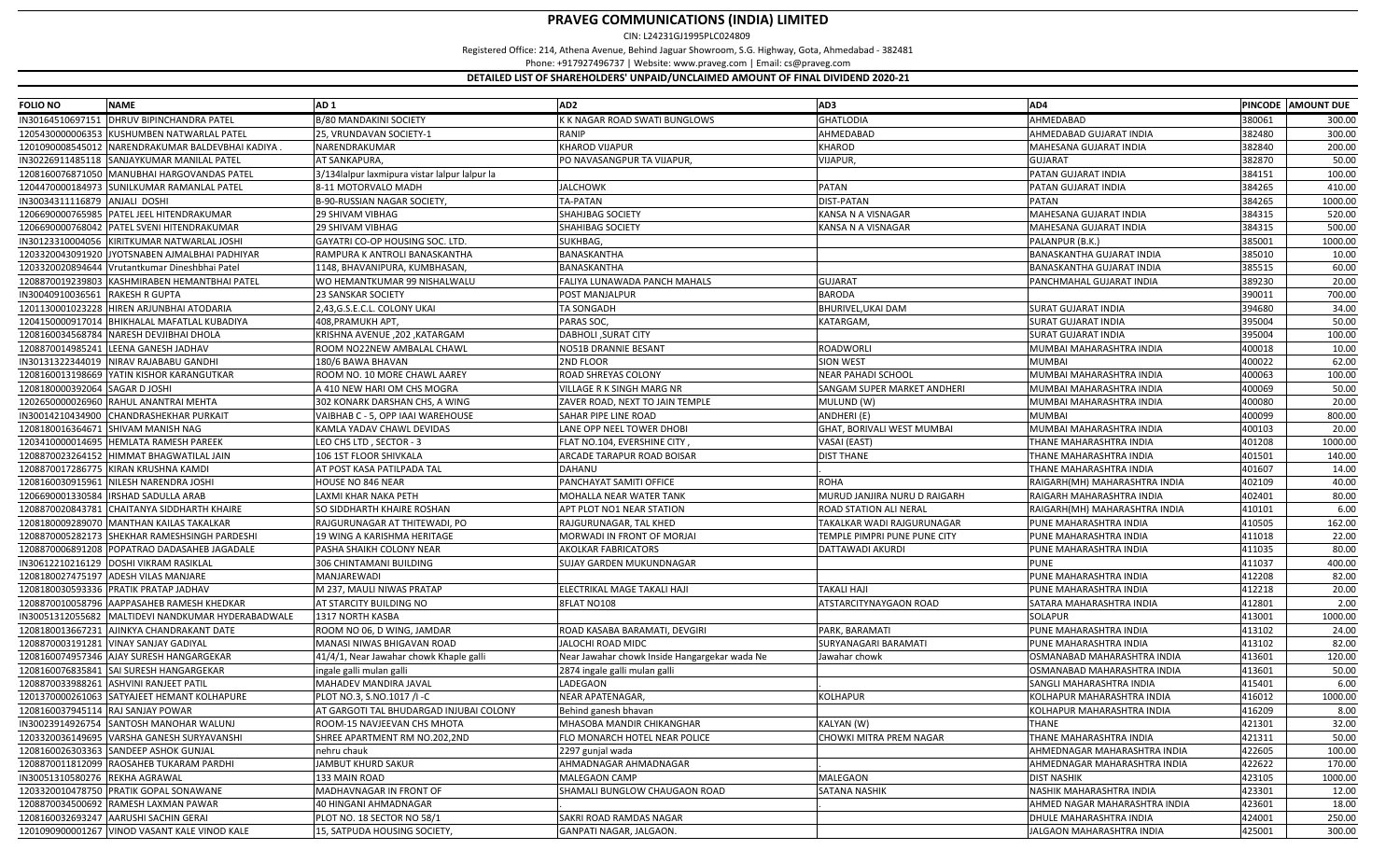| <b>FOLIO NO</b>                      | <b>NAME</b>                                     | AD <sub>1</sub>                            | AD <sub>2</sub>                             | AD3                                  | AD4                                   |        | PINCODE AMOUNT DUE |
|--------------------------------------|-------------------------------------------------|--------------------------------------------|---------------------------------------------|--------------------------------------|---------------------------------------|--------|--------------------|
| 1208180006377817                     | <b>PRANAV PRAMOD MARATHE</b>                    | PLOT NO 4A, GAT N 37 03                    | DROPADI NAGAR, PIMPRALA                     | IALGAONJALGAON                       | <b>JALGAON MAHARASHTRA INDIA</b>      | 425001 | 50.00              |
| 1203320011512931                     | <b>BARDE SHITAL CHANDRAMANI</b>                 | PLOT NO 9 SANGITA COLONY                   | OPP AMIT APARTMENT                          | <b>BHAUSING PURA ROAD AURANGABAD</b> | AURANGABAD MAHARASHTRA INDIA          | 431002 | 800.00             |
| 1203320038043961                     | <b>BORUDE AMRUTA KALYAN</b>                     | GANORI AURANGABAD                          | GANORI AURANGABAD                           |                                      | AURANGABAD(MH) MAHARASHTRA INDIA      | 431008 | 160.00             |
| 1208180010802561                     | DNYANESHWAR NAMDEORAO KALE                      | PARBHANI MU PO ERANDESHWAR                 | PARBHANI                                    |                                      | PARBHANI MAHARASHTRA INDIA            | 431401 | 20.00              |
| 1203320037348095 Jyoti Shivraj Swami |                                                 | SHIVAJI NAGAR PARLI                        | <b>PIN CODE 431515</b>                      |                                      | BEED MAHARASHTRA INDIA                | 431515 | 80.00              |
| 1203320026763351                     | PRABHAKAR RAMCHANDRA                            | MU VANBHUJWAD POST                         | NAWA, WADI                                  | KHURD, PARBHANI,                     | PARBHANI MAHARASHTRA INDIA            | 431720 | 20.00              |
|                                      | 1206690000795621 PRIYANKA JAGDISH SATDEVE       | 25 KHAT ROAD BEHIND BUDDH                  | VIHAR VAISHALI NAGAR                        | <b>NAGPUR</b>                        | BHANDARA MAHARASHTRA INDIA            | 441904 | 60.00              |
|                                      | 1208180002667869 ROHIT ANIL CHAUHAN             | WARD NO 04 MU PO PIMPALGAON                | SADAK TA LAKHANI JI                         | BHANDARAPIMPALGAON LAKHANI           | BHANDARA MAHARASHTRA INDIA            | 441904 | 48.00              |
|                                      | IN30311612897541 SWATI AMIT SOHANEY             | TAKIYA WARD SNEHA NAGAR                    | BHANDARA                                    | BHANDARA                             | BHANDARA M H                          | 441904 | 2.00               |
|                                      | 1205520000003719 SUSHAMA SURESHCHANDRA MALLAWAT | AHINSA MARG                                |                                             |                                      | DEULGAON RAJA MAHARASHTRA INDIA       | 443204 | 300.00             |
|                                      | 1203320056912304 JAYPRAKASH MADANLAL PANPALIYA  | MANDWA AMRAVATI                            |                                             |                                      | AMRAVATI MAHARASHTRA INDIA            | 444904 | 2.00               |
|                                      | 1203320034537456 Nishant Devidas Kawadkar       | WARD N.10, WARUD, MU.PO-                   | WARUD, JAGRUT SHALE JAWAL, AMR              |                                      | AMRAVATI MAHARASHTRA INDIA            | 444906 | 230.00             |
|                                      | 1203320010692087 SANJAY MERAWANDIA              | WARD NO 14 HNO 1330 VILLAGE                | KESHRI PURA TEHSIL SAWVER                   | DIST INDORE VILL KESHRI PURA         | SAWER MADHYA PRADESH INDIA            | 452002 | 14.00              |
|                                      | 1208160008573627 Indresh Kumar Dubey            | O Dinesh Dubey 781 Dwarkapuri Sudama Nagar | Indore                                      |                                      | INDORE MADHYA PRADESH INDIA           | 452009 | 50.00              |
| 1208180022242037 NIDHI KASLIWAL      |                                                 | D 5, EMPIRE RESIDENCY                      | PIPLIYAHANA BEHIND AGRAWAL                  | PUBLIC SCHOOL INDORE                 | INDORE MADHYA PRADESH INDIA           | 452016 | 60.00              |
| IN30198311178528 NISHA AGRAWAL       |                                                 | B NO 102 DOCTORS COLONY                    | <b>BEHIND NATRAJ HOTEL</b>                  |                                      | MHOW (M.P.)                           | 453441 | 200.00             |
| 1208160055953210 MINI SONGARA        |                                                 | 54 Subhash Nagar                           | <b>Bank Colony</b>                          |                                      | UJJAIN MADHYA PRADESH INDIA           | 456010 | 200.00             |
| 1204720000795155 DEEPA CHOURASIA     |                                                 | WARD NO 06 MALI MOHALLA                    | <b>DIST HOSHANGABAD</b>                     | SANGAKHEDA KALA                      | HOSHANGABAD MADHYA PRADESH India      | 461001 | 40.00              |
| 1204330000141537 SUNIL KUMAR JAIN    |                                                 | 111 FIRST FLOOR RACHNA NAGAR               |                                             |                                      | BHOPAL MADHYA PRADESH INDIA           | 462019 | 200.00             |
|                                      | 1208160029325605 NARENDRA SINGH LODHI           | WARD NUMBER 07 GANGA SADAN LODHI COLONY    | BARETH ROAD GANJ BASODA                     |                                      | VIDISHA MADHYA PRADESH INDIA          | 464221 | 2.00               |
|                                      | 1208160018091182 PHOOLCHANDRA AHIRWAR           | SIDHESHVAR MARG WARD NO 05                 | KANCHANAPURA MOHHLA                         | <b>NIWARI</b>                        | <b>ΓΙΚΑΜGARH ΜΑDHYA PRADESH INDIA</b> | 472442 | 80.00              |
| 1204720006587109 KIRAN SHAKYA        |                                                 | 89 RAM BAG COLONY SHINDE                   | KI CHAWANI                                  |                                      | GWALIOR MADHYA PRADESH India          | 474001 | 30.00              |
|                                      | IN30267930690578 ANOOP KUMAR SAXENA             | SUBE KI PAIGA NR SHIV MANDIR               | JIWAJI GANJ                                 | LASHKAR                              | <b>GWALIOR</b>                        | 474001 | 400.00             |
|                                      | 1208870018719604 GHANSHYAM SINGH SIKARWAR       | IG 158 OLD HOUSING BOARD.                  | COLONY                                      |                                      | MORENA MADHYA PRADESH INDIA           | 176001 | 10.00              |
| 1208870034946885 SANJAY DHAKAD       |                                                 | SO POORAN DHAKAD 116 SAHSRAM               | SHEOPUR MADHYA PRADESH                      |                                      | SHEOPUR MADHYA PRADESH INDIA          | 476332 | 4.00               |
| 1203320021392175 Devendra Sahani     |                                                 | CHANDAMETTA, CHANDAMETA, WARD              | NO.04 NEECHI LAIN CHANDAMETA,               | CHHINDWARA                           | CHHINDWARA MADHYA PRADESH INDIA       | 480447 | 348.00             |
|                                      | 1208160020666804 ARCHANA JAYASWAL               | <b>JAGDISH TALKIES</b>                     | <b>DAMOH</b>                                |                                      | KATNI MADHYA PRADESH INDIA            | 483336 | 100.00             |
| IN30311611901346 RISHABH MARWAH      |                                                 | <b>MESONET 27</b>                          | SECTOR 1                                    | <b>SHANKAR NAGAR</b>                 | RAIPUR CHHATTISGARH                   | 492007 | 40.00              |
| IN30311613269027                     | <b>KAKALI NANDI</b>                             | :/O SHAKTI SHANKAR NANDI 784/1             | ANNAPURNA NIWAS MAIN ROAD NEAR BNYAN        | TREE ENCLAVE BHAWNA NGR              | RAIPUR CG                             | 492007 | 40.00              |
|                                      | 1208180009077519 BHAGVATI RAMNIKLAL RAMJIYANI   | POST W R S COLONY SHRINAGAR                | KHAMTARAI 2 KHAMTARAI                       |                                      | RAIPUR CHHATTISGARH INDIA             | 492008 | 20.00              |
| 1203600001464372 VIKASH KEDIA        |                                                 | H NO 67 GANDHI CHAUNK VILL                 | BALODA BAZAR TEH BALODA BAZAR               | DIST RAIPUR GANDHI CHAUNK            | BALODA BAZAR CHHATTISGARH INDIA       | 493332 | 300.00             |
|                                      | 1208870008227430 AJAY KUMAR DEWANGAN            | WARD NO 09 KHAROD                          | <b>JANJGIRCHAMPA</b>                        |                                      | IANJGIR CHHATTISGARH INDIA            | 495556 | 730.00             |
|                                      | 1203320015925450 GEETA KUMAR PATEL              | GO SHOUKILAL PATEL HUSE NO 49              | <b>BASTI JOGITARAI RAIGARH</b>              | TARKELA CHHATTISGARH                 | RAIGARH(CGH) CHHATTISGARH INDIA       | 496001 | 200.00             |
|                                      | 1208870013383239 ROHAN DEWANGAN                 | H NO 83DA NEAR JAI STAMBH                  | CHOWK KUNKURI                               |                                      | IASHPUR CHHATTISGARH INDIA            | 496225 | 200.00             |
| 1203320040061475 Merugu Karthik      |                                                 | 1 NO-1-141/LP/404 NANDINI                  | NAGAR OLD POLICE STATION ROAD               | <b>MIYAPUR</b>                       | HYDERABAD TELANGANA INDIA             | 500049 | 4.00               |
|                                      | 1208870003918714 NAVEENKUMAR ANGARRLA           | INO813823A EKTA                            | COLONYSHIVARAMPALLY                         | RAJENDRANAGAR RANGAREDDY             | K.V.RANGAREDDY TELANGANA INDIA        | 500052 | 2.00               |
| 1205140000058870 RAMESH MODAN        |                                                 | 9-73                                       | LALITHA NAGAR                               | DILSUKHNAGAR                         | HYDERABAD AP INDIA                    | 500060 | 1000.00            |
| 1201090000608938 BALA KUMAR K.       |                                                 | 1. No.: 994                                | LIG, KPHB COLONY                            | <b>KUKATPALLY</b>                    | HYDERABAD TELANGANA INDIA             | 500072 | 300.00             |
|                                      | 1208870060201972 RAM NATH MOMULA                | 8 PLOT FF 186 CHACHA                       | NEHRU NAGAR SECUNDERABAD                    | SECUNDERABAD                         | HYDERABAD TELANGANA INDIA             | 500080 | 4.00               |
|                                      | 1208870060559726 DUBBAKA SHIVA KUMAR            | SO DUBBAKA GANGARAM H N0 391               | NIZAMABAD MANDAL MALLARAM                   | NIZAMABAD ANDHRA PRADESH             | NIZAMABAD TELANGANA INDIA             | 503003 | 2.00               |
| 1203320034569649 J Niveditha         |                                                 | 1-126/1, JAIPUR, JAIPUR                    | <b>JAIPUR, POLICE STATION ROAD</b>          | ADILABAD                             | ADILABAD TELANGANA INDIA              | 504216 | 160.00             |
| 1208870007893876 AITA SAMMAIAH       |                                                 | 165 VALLAMKUNTA VALLAMKUNTA                |                                             |                                      | KARIMNAGAR TELANGANA INDIA            | 505503 | 8.00               |
| 1208870020718118 KARUNAKAR GANJI     |                                                 | SO PANDARI GANJI 640                       | PUTTAPAKA NALGONDA                          | TELANGANA                            | NALGONDA TELANGANA INDIA              | 508253 | 2.00               |
|                                      | 1203320042887641 Thotli Ramanjineyulu           | I-200 TADIMARRI TADIMARRI                  | MANDALAM B C COLONY TADIMARRI               |                                      | ANANTAPUR ANDHRA PRADESH INDIA        | 515631 | 2.00               |
|                                      | 1208880002845331 RAMASAIYADAV BHARATALA         | PEDDA PADU SETTIGUNTA                      | RAILWAY KODUR SETTIGUNT A CUDDAPAHPEDDAPADU |                                      | KADAPA ANDHRA PRADESH INDIA           | 516101 | 100.00             |
|                                      | 1208160060465259 SAIPRASAD REDDY NANDYALA       | D NO 2/160A                                | <b>INAGALUR INAGALUR</b>                    |                                      | CUDDAPAH ANDHRA PRADESH INDIA         | 516421 | 66.00              |
| 1208160006229820 ARAVIND PANYAM      |                                                 | 3-82/1 PAMULAPADU                          | JUTUR                                       |                                      | NANDIKOTKUR ANDHRA PRADESH India      | 518401 | 2.00               |
| 1208180020398893 SRIDHAR KOSURU      |                                                 | 3 167 AVANIGADDA KRISHNA                   |                                             |                                      | KRISHNA ANDHRA PRADESH INDIA          | 521121 | 4.00               |
|                                      | IN30232410121153 SAMRAJYA LAKSHMI               | LAKSHMI APARTMENTS                         | FLAT NO F3, 1ST FLOOR                       | KOTHAPET, OLD BANK ROAD              | GUNTUR                                | 522001 | 200.00             |
|                                      | IN30232410018573 THONDEPU BALARAMA KRISHNA      | H.NO-3-17-18                               | 2ND LINE,                                   | <b>OLD PATTABHIPURAM</b>             | <b>GUNTUR</b>                         | 522006 | 2188.00            |
|                                      | 1208360000324492 RAMA LINGA REDDY KALAGOTLA     | -127A, CHAGANTIVARIPALEM                   | MUPPALLA GUNTUR                             | GUNTUR                               | GUNTUR ANDHRA PRADESH INDIA           | 522408 | 8.00               |
| 1208870032693651 RAKESH AALLA        |                                                 | SO AALLA ANJAIAH 71001 MAIN                | BAZAR MYNAMPADU                             | SANTHANUTHALAPADU MYNAMPADU          | PRAKASAM ANDHRA PRADESH INDIA         | 523225 | 2.00               |
| IN30232410365528 S VARALAKSHMI       |                                                 | 26-6-149, CHAITANYA PURI COLONY            | SREEPATHI NIVAS,                            | NEAR FCI GODOWN, ANDHRAKESARI NAGAR  | <b>NELLORE</b>                        | 524004 | 1000.00            |
|                                      | 1208870026870185 PRAVEEN KUMAR KOTAPATI         | 00 WEST STREET PATHALAPALLI                | PATHALLAPALLE VEMULACHEDU                   |                                      | NELLORE ANDHRA PRADESH INDIA          | 524407 | 2.00               |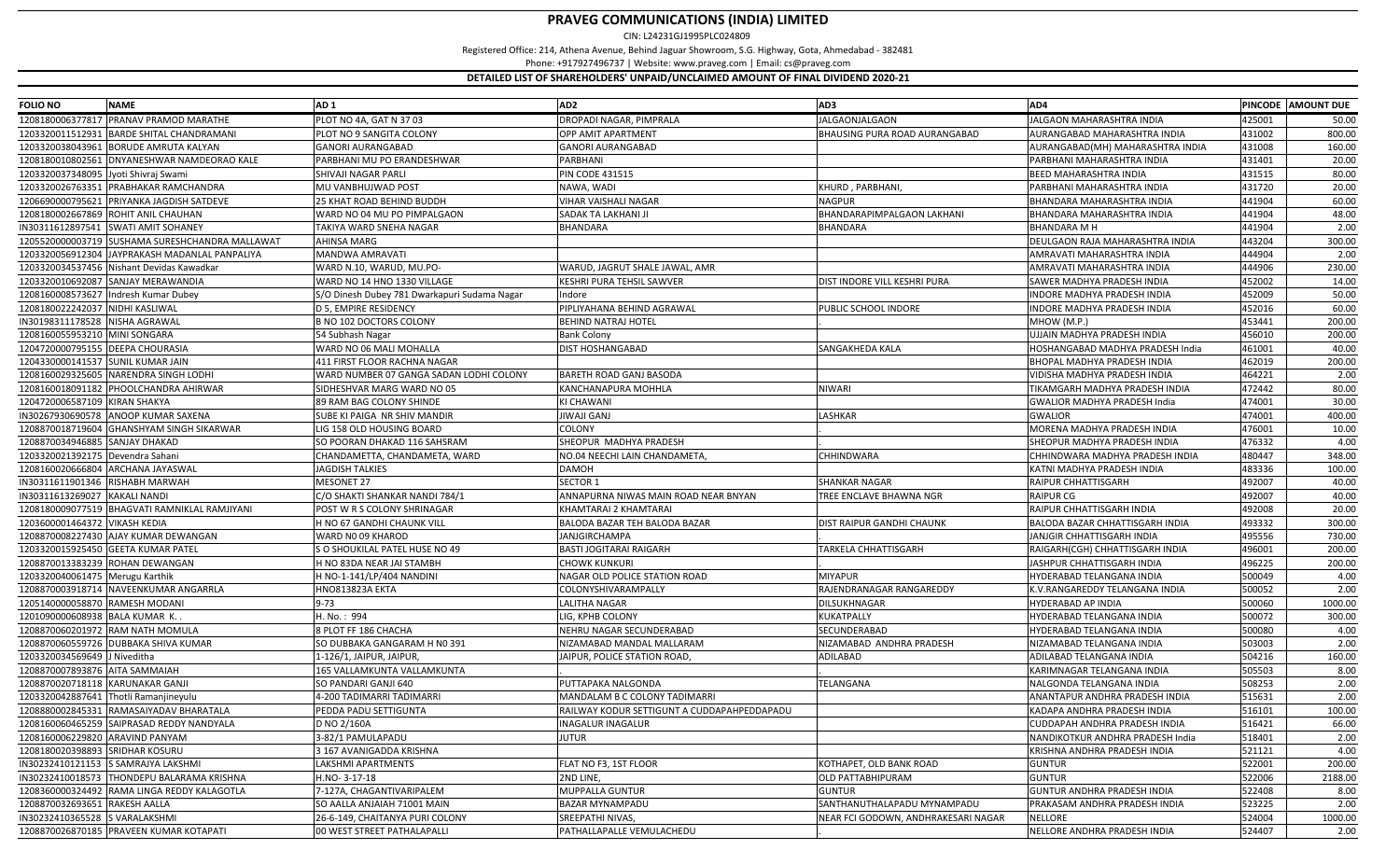| <b>FOLIO NO</b>                    | <b>NAME</b>                                       | AD <sub>1</sub>                               | AD <sub>2</sub>                              | AD3                               | AD4                              |        | PINCODE AMOUNT DUE |
|------------------------------------|---------------------------------------------------|-----------------------------------------------|----------------------------------------------|-----------------------------------|----------------------------------|--------|--------------------|
|                                    | IN30044110067869 RAMESH CHANDRA .P                | INVESTWEL                                     | NO 49-28-11 1ST FLOOR                        | <b>MADHURA NAGAR</b>              | VISAKHAPATNAM                    | 530016 | 400.00             |
| IN30163741577520 TIKKA SATYAVATI   |                                                   | 1 286 KARRI VARI STREET                       | AMALAPURAM MANDALAM EDARAPALLE               | AMALAPURAM EAST GODAVARI          | <b>ANDHRA PRADESH</b>            | 533201 | 28.00              |
| 1208870004374117 AJIN JOSE         |                                                   | <b>CORAMANGALA</b>                            |                                              |                                   | BENGALURU KARNATAKA INDIA        | 560035 | 300.00             |
| IN30302892227165 PREETHI ANANDRAJ  |                                                   | LAT NO S10 PARIMALA HARMONY NEXT              | TO A BLOCK AECS LAYOUT MARATHAHALL           | COLONY, BANGALORE                 | KARNATAKA, INDIA                 | 560037 | 2.00               |
| IN30192630031740 B N RAMESH        |                                                   | NO 104 4TH J CROSS                            | 2ND MAIN EAST OF NGEF                        | <b>KASTURINAGAR</b>               | <b>BANGALORE</b>                 | 560043 | 2000.00            |
| 1208180022359069 JOSHAN DCOSTA     |                                                   | 1379 4TH CROSS GANDHINAGAR                    | YELAHANKA OLD TOWN BANGALORE                 | <b>NORTH</b>                      | BENGALURU KARNATAKA INDIA        | 560064 | 34.00              |
| 1208880001854321 JJUSTIN EASOW SAM |                                                   | LAT NO. S7, LEGACY CASERO JAKKUR PLANTATION   | YELAHANKA BENGALURU                          |                                   | BENGALURU KARNATAKA INDIA        | 560064 | 130.00             |
|                                    | IN30021434996655 SHRIVAS KINI KARKALA             | 6/O GOPALAKRISHNA KINI 25/11/10 FLAT          | 409 DHARANINAKSHATRA YELLANAHALLI M          | AIN ROAD BANGALORE                | <b>BANGALORE SOUTH KARNATAKA</b> | 560068 | 100.00             |
|                                    | 1208160073966898 SHIVANANJUNDAPPA KUMARKRISHNA    | NO 6,1ST MAIN,HUGHAPPA LAYOUT SVG NAGAR       | MOODALAPALYA, BANGALO RE NORTH               |                                   | BENGALURU KARNATAKA INDIA        | 560072 | 16.00              |
| 1203320062655689 MUNISWAMY N       |                                                   | 13 2ND CROSS BANGALORE                        | <b>BANGALORE</b>                             |                                   | BENGALURU KARNATAKA INDIA        | 560097 | 162.00             |
| 1203320042360777 Manjappa H        |                                                   | 00 AGRAHARA SOMARASANAHALLI                   | KOLAR                                        |                                   | KOLAR KARNATAKA INDIA            | 563101 | 2.00               |
| 1202890000809050 NANDISH KUMAR G.  |                                                   | 376, NETHAJI NAGAR                            | ALANAHALLI                                   |                                   | <b>MYSORE KARNATAKA INDIA</b>    | 570010 | 200.00             |
|                                    | 1208160060097851 GOURAV RAO KALYANPURA            | No 940, Raghuleelanivas, Vijayanagar 1st Phas |                                              |                                   | MYSORE KARNATAKA INDIA           | 570017 | 4.00               |
|                                    | 1201130001039124 CHAITRA TUMKUR KUMARASWAMY       | )/O T R KUMARA SWAMY BEHIND                   | EKANATHESHWARI TEMPLE BANK COLONY            | <b>SIRA GATE TUMKUR</b>           | TUMKUR KARNATAKA INDIA           | 572106 | 40.00              |
|                                    | 1208160008812794 MALLAPPA LAKSHMANAIAH            | 14TH WARD SUBRAMANYA NAGAR                    | TURUVEKERE TALUK                             |                                   | TUMAKURU KARNATAKA India         | 572227 | 2.00               |
|                                    | 1208870016024896 PRAVEENA GANDASI SHIVEGOWDA      | SO SHIVEGOWDA GANDASI HASAN                   | KARNATAKA 573119                             |                                   | HASSAN KARNATAKA INDIA           | 573119 | 10.00              |
|                                    | IN30223610829054 JAINN VIRENDRAKUMAR              | FLAT NO 103, KOUSALI PLAZA                    | <b>BESIDE GANESH TEMPLE</b>                  | AKKIHONDA, BHUSPETH               | HUBLI                            | 580028 | 2000.00            |
|                                    | IN30045011130257 ARVIND KUMAR B SHAH              | 30/2, FLOWERS ROAD                            | KILPAUK                                      | CHENNAI                           | TAMILNADU                        | 600010 | 200.00             |
| IN30039411552739 R RAMESH          |                                                   | VO-6/1                                        | ARUNACHALAPURAM MAIN ROAD                    | ADYAR                             | <b>CHENNAI</b>                   | 600020 | 400.00             |
| 1208160074293872 SUMI SURENDRAN    |                                                   | P No 26, D No 35, L.H Nagar, 1st Main Road    | D No 35, L.H Nagar, 1st Main Road P No 26, D | L.H Nagar, 1st Main Road P No 26, | CHENNAI TAMIL NADU INDIA         | 600088 | 360.00             |
| IN30169610671286 XAVIER.A          |                                                   | <b>BLOCK 28/3111</b>                          | JEEVAN BIMA NAGAR                            | ANNA NAGAR WEST EXTN              | <b>CHENNAI</b>                   | 600101 | 200.00             |
|                                    | 1208250019517001 MUTHUKUMAR VIDHVA KARTHIGA       | 1 W6 13 SONAI SAMY LANE MGR                   | STREET AVANIAPURAM MADURAI                   | AVANIVAPURAM                      | MADURAI TAMIL NADU INDIA         | 625012 | 2.00               |
| 1208870029750041 SUMIT GUPTA       |                                                   | RNO 701 HOSPITAL QUARTERS                     | MEENAKSHI MISSSION HOSPITAL                  | <b>MELUR ROAD</b>                 | MADURAI TAMIL NADU INDIA         | 625107 | 72.00              |
| 1208160022753307 UTHIRASAMY THILAK |                                                   | 4/109 Pillaiyar Kovil Street Sankari          | Koneripatti Post                             |                                   | NAMAKKAL TAMIL NADU INDIA        | 637107 | 172.00             |
| IN30108022493840 PR SUBBIAN        |                                                   | 37 A                                          | <b>GKSNAGAR</b>                              | PAPPANAICKENPALAYAM               | <b>COIMBATORE</b>                | 641037 | 200.00             |
|                                    | 1208870013584308 BEJOY NEROTH MELUT               | MITHILA THIRUVANGAD                           | THALASSERY TIRUVANGAD SO                     |                                   | KANNUR KERALA INDIA              | 670103 | 2.00               |
|                                    | 1208160015817138 RATHEESH CHETTIKKATTU THARAVATIL | <b>NAVANEETHAM HOUSE</b>                      | CHALINTHOTTUKARA                             | EZHILODU P O KUNHIMANGALAM        | KANNUR KERALA INDIA              | 670309 | 20.00              |
|                                    | 1208180045773368 JAISON VAZHAYIL JOSEPH           | VAZHAYIL HOUSE CHERUPUZHA P O                 |                                              |                                   | <b>KANNUR KERALA INDIA</b>       | 670511 | 600.00             |
|                                    | 1208870027396479 THACHU KUNNUMAL SOURAB           | CO M SATHYAN ATHULYAM                         | KAMALPEEDIKA EACHUR KANNUR                   |                                   | KANNUR KERALA INDIA              | 670591 | 24.00              |
|                                    |                                                   | KARAMAYIL                                     |                                              | <b>CHEMPERY</b>                   | <b>KANNUR</b>                    | 670632 | 28.00              |
| IN30023912964802 ANCY              |                                                   | KAINIKKARA HOUSE                              | NELLIKKUTTY POST                             |                                   | <b>KANNUR</b>                    |        |                    |
| IN30023914184867 MONIT JOSE        |                                                   |                                               | KANDAKASSERY                                 | <b>PAYYAVOOR</b>                  |                                  | 670633 | 18.00              |
|                                    | 1208180036398447 MUHAMMED SHABEER                 | (UTTIKADAN VEEDU THOLPETTY                    | POST THIRUNELLY                              | KERALA, 670646 KUTTIKADAN         | WAYANAD KERALA INDIA             | 670646 | 200.00             |
| 1208160077498066 SANDHYA           |                                                   | rrindavanam Near Madhur Temple                |                                              |                                   | KASARAGOD KERALA INDIA           | 671124 | 50.00              |
| IN30089610117910 N JAWAHARLAL      |                                                   | 112 11TH SHANTHI NAGAR                        | PALAYAMKOTTAI                                | TIRUNELVELI                       |                                  | 672002 | 200.00             |
|                                    | 1208870021291405 RATHEESH KATTUPARAMBIL           | POLICE QUARTES PUTHURVAYAI                    |                                              |                                   | WAYANAD KERALA INDIA             | 673121 | 274.00             |
|                                    | 1208870064188711 BINEESH THOTTINKARA JOSEPH       | THOTTUNKARA HOUSE VAZHAVATTA                  | POST                                         |                                   | WAYANAD KERALA INDIA             | 673122 | 50.00              |
| 1208180027201033 GOKUL KRISHNA U   |                                                   | AMBALATHAZHE, KOLAKKAD                        | KOLAKKAD                                     |                                   | KOZHIKODE KERALA INDIA           | 673304 | 8.00               |
|                                    | 1208160035324163 SAMEER PUTHUSSERI KANDI          | PUTHUSSERIKANDI THAZHE KUNIYIL                | KARIYAD                                      |                                   | KANNUR KERALA INDIA              | 673316 | 40.00              |
| 1208160065340063 MADIYARI JASHID   |                                                   | CHARUTHA HOUSE                                | PAYYOLI KOZHIKODE                            |                                   | KOZHIKODE KERALA INDIA           | 673522 | 200.00             |
| 1204470004844406 JAYAKRISHNAN C    |                                                   | <b>IJAYASREE H KALLODE PERAMBRA</b>           |                                              |                                   | CALICUT KERALA INDIA             | 673525 | 20.00              |
| 1208180022637493 GEORGE SUNIL      |                                                   | KUMPALOLIL PERUVANNAMUZHI                     | CHAKKITTAPARA                                |                                   | KOZHIKODE KERALA INDIA           | 673528 | 20.00              |
|                                    | 1208160039490884 AMBATTAKKAL MUHSINA MARIYAM      | Ambattakkal, Kunnamangalam                    | Pathimangalam Kunn                           |                                   | KOZHIKODE KERALA INDIA           | 673571 | 200.00             |
| IN30189510787608 SASIDHARAN        |                                                   | KARINTHORAMMAL                                | JNNIKULAM                                    | <b>KOZHIKODE</b>                  | KOZHIKODE KERALA                 | 673574 | 20.00              |
|                                    | 1208160077354287 BIJU PUTHIYAMPURAM JOSE          | Puthiyampuram KappuvayalT hariyode            | KappuvayalThariyode PO                       | Kappuvayal Thariyode PO           | WAYANAD KERALA INDIA             | 673575 | 20.00              |
| 1208160033727737 RINCY.            |                                                   | Chirayil Kodanchery Kodanchery                |                                              |                                   | KOZHIKODE KERALA INDIA           | 673580 | 1070.00            |
|                                    | 1208180018589106 ODICHULATH VADAKKEDATH           | 12 310 SANGAMAM POTTAMMURI                    | KIZHHAKKUM MURI P O KAKKODI                  |                                   | KOZHIKODE KERALA INDIA           | 673611 | 100.00             |
|                                    | 1208870031645542 KRISHNACHANDRAN USHA             | SO BHUVANENDRAN NAIR K SURYA                  | THUNICHALIPPARA THENHIPPALAM                 | MALAPPURAM KERALA                 | MALAPPURAM KERALA INDIA          | 673636 | 4.00               |
|                                    | 1208160060697838 ANEESA BUSHRA POOZHIKKUTH        | Poozhikkuth House, Karuvambram P O 676123 Mel | Narukara Village                             |                                   | MALAPPURAM KERALA INDIA          | 676121 | 120.00             |
| 1208160035756541 MUNEERA.          |                                                   | Areekkan House                                |                                              |                                   | MALAPPURAM KERALA INDIA          | 676305 | 20.00              |
|                                    | 1208180035951235 JAFER SHAREEF KOONARI THUMBATH   | S O KUNHALAN KUTTY KOONARI                    | THUMBATH KOONARI THUMBATH                    | HOUSE PUKAYOOR, OLAKARA PO        | MALAPPURAM KERALA INDIA          | 676306 | 100.00             |
| 1208180019554471 PUSHPARAJAN.      |                                                   | VELAKKATT CHETTIYAMKINAR                      | PERUMANNAEDARIKODE                           |                                   | MALAPPURAM KERALA INDIA          | 676501 | 80.00              |
|                                    | 1208180027253059 Mohammed Arshad PP               | PALLIYALI PEEDIYEKKAL HOUSE                   | ALATHOORPADI ERNAD                           |                                   | MALAPPURAM KERALA INDIA          | 676517 | 130.00             |
|                                    | 1208880002952504 KAIKKOTTIL BALAKRISHNAN          | KAIKKOTTIL KARIMBA PALAKKAD                   |                                              |                                   | PALAKKAD KERALA INDIA            | 678597 | 26.00              |
|                                    | 1208160065161016 HAMZA ABOO PAICADEN              | AL HIDHAYA NARIYANCODE POTTASSERY             | POTTASSERY I, PALAKKAD, KERALA               |                                   | PALAKKAD KERALA INDIA            | 678598 | 200.00             |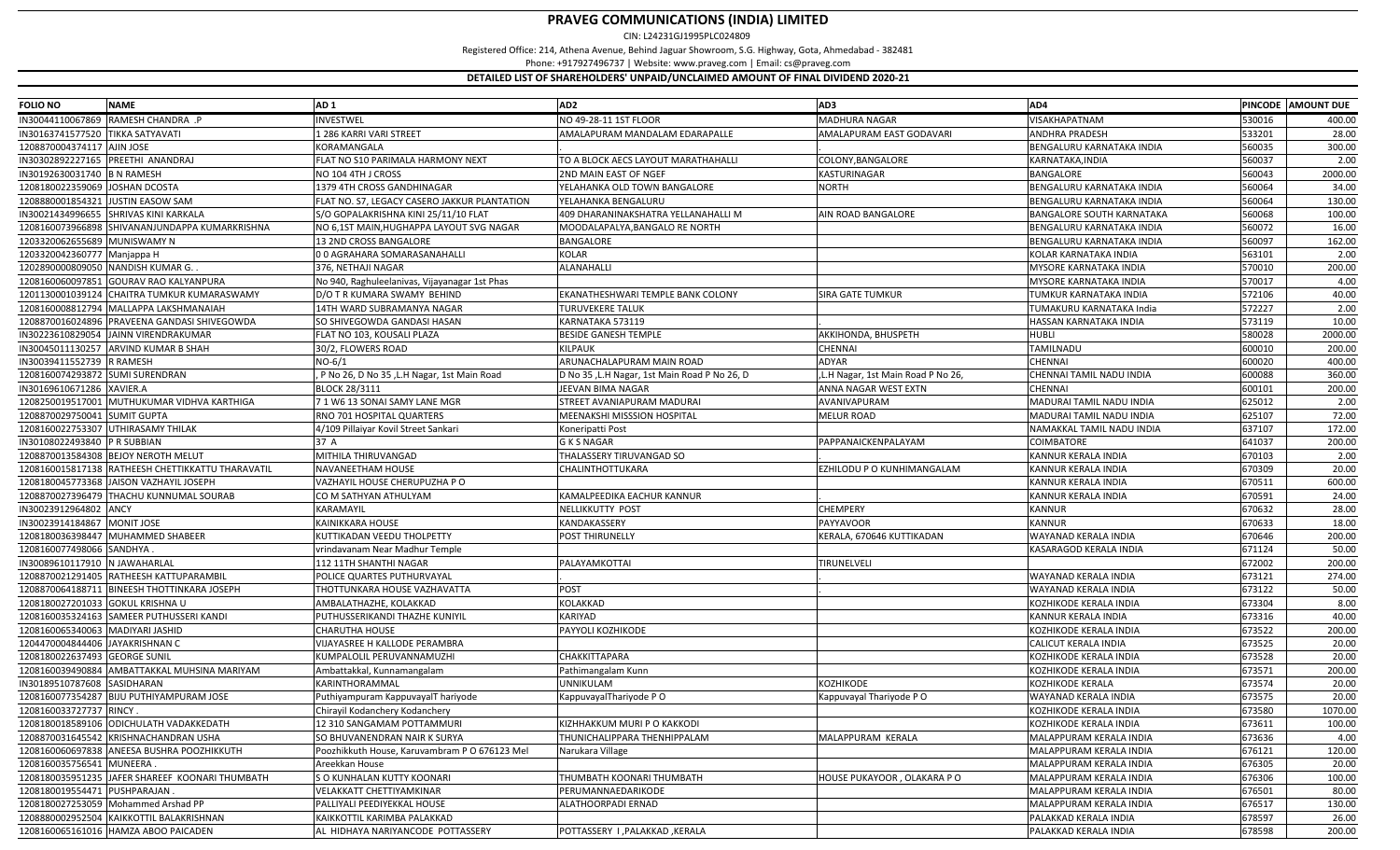| <b>FOLIO NO</b>                     | <b>NAME</b>                                          | AD <sub>1</sub>                               | AD <sub>2</sub>                               | AD3                                    | AD4                                 | PINCODE AMOUNT DUE |         |
|-------------------------------------|------------------------------------------------------|-----------------------------------------------|-----------------------------------------------|----------------------------------------|-------------------------------------|--------------------|---------|
| 1208530002086072 SWAPNA KUNNATH     |                                                      | 7 508 AMRUTHASAI KER                          | ALASSERY KERALASSERI                          | PALAKKAD                               | PALAKKAD KERALA INDIA               | 678641             | 60.00   |
| IN30023916382176 SABEER ALIO        |                                                      | ODUVIL, THAZHEKODE WEST                       | PERINTHALMANNA                                | TALEKODE WEST THAZHEKODE               | MALAPPURAM                          | 679322             | 500.00  |
| 1208160085942169 SAJEEB KARUVATTIL  |                                                      | KARUVATTIL VADAKKANGARA                       |                                               |                                        | MALAPPURAM KERALA INDIA             | 679324             | 200.00  |
| 1208160077980283 ERATHALI JUMAN     |                                                      | ERATHALI MUKKATTA NILAMBUR R S P O NILAMBUR   |                                               |                                        | MALAPPURAM KERALA INDIA             | 679330             | 20.00   |
| 1208880001160660 SREEJITH A         |                                                      | VILAYIL VEEDU KARAKKODE VAZHIKKADAVU          |                                               |                                        | MALAPPURAM KERALA INDIA             | 679333             | 42.00   |
|                                     | 1208180011820052 KORNATHODY RAHUL                    | KORNATHODY HOUSE CHAITANYA                    | COMPOUND                                      |                                        | PALAKKAD KERALA INDIA               | 679503             | 8.00    |
|                                     | 1208250006942795 POTTUR VALAPPIL PRAJEESH KUMAR      | POTTUR VALAPPIL MALAMALKKAVU                  | ANAKKARA PALAKKAD                             | MALAMAKKAVU                            | PALAKKAD KERALA INDIA               | 679554             | 140.00  |
|                                     | 1208160060052326 SUMATHI THUMARAKKAVU VILAKKATHALA   | LAKSHMI NIVAS                                 | MOOKKUTHALA PIDAVANNUR                        |                                        | MALAPPURAM KERALA INDIA             | 679574             | 1070.00 |
| 1208870060652624 ANEESH.            |                                                      | SO AJITHKUMAR V VILAKKATHALA                  | HOUSE AMALA NAGAR PO                          | CHOORAKKATTUKARA PUZHAKKAL             | THRISSUR KERALA INDIA               | 680555             | 6.00    |
|                                     | 1208160008357311 RAJITH KARUKAYIL RAJAN              | <b>KARUKAYIL HOUSE</b>                        | THANNIKAMUNAYAM                               | P O PARALAM THRISSUR                   | THRISSUR KERALA India               | 680563             | 42.00   |
|                                     | 1208160072833988   IYYANI MOHANDAS MILSHA            | PARAKKAL HOUSEKODANNUR                        |                                               |                                        | THRISSUR KERALA INDIA               | 680563             | 1000.00 |
|                                     | 1208160074600391 PARACKAL BABU SUDHEER               | S/O BABU PARAKKAL HOUSE KODANNUR P O          |                                               |                                        | THRISSUR KERALA INDIA               | 680563             | 500.00  |
|                                     | 1208180023038347 CHERKKARA THANDAYAN                 | CHERKKARA THANDAYAN HOUSE                     | GANESHAMANGALAM BEACH ROAD                    | VADANAPPALLY                           | THRISSUR KERALA INDIA               | 680614             | 74.00   |
| 1208180011176080 PAUL SHEELA        |                                                      | CHUNGATH HOUSE, PULIPARAMBU                   | OLLUKKARA P O THRISSUR                        |                                        | THRISSUR KERALA INDIA               | 680655             | 68.00   |
|                                     | IN30163741945924 MUJEEB RAHMAN P H                   | PUTHIYAVEETTIL HOUSE                          | <b>WATER TANK</b>                             | PADINJARE VEMBALLUR                    | THRISSUR                            | 680671             | 10.00   |
| IN30189510980634 DENNI SHAJAL       |                                                      | CHERIANVADU                                   | <b>NEAR POST OFFICE</b>                       | ARIPALAM PO                            | THRISSUR, KERALA                    | 680688             | 300.00  |
| IN30023910265720 MEENA B SHAH       |                                                      | VI/1750, THEKKEMADOM                          | PALACE ROAD                                   | KOCHI                                  | <b>KERALA</b>                       | 682002             | 200.00  |
|                                     | 1208180010686763 PRAVEEN THYCATTUCHIRA SASIDHARAN    | VYSAKHAM HOUSE SILPASALA                      | <b>ROADTHYKOODAM</b>                          |                                        | ERNAKULAM KERALA INDIA              | 682019             | 50.00   |
| IN30021432793925 SABINI SONY        |                                                      | W/O SONY JOHN, THAZHATHUVARICKAYIL H          | OUSE, 14-D, ASSET NORTH STAR, EDAPPAL         | LY, KOCHI-24, EDAPALLY, ERNAKULAM, EDA | ERNAKULAM KERALA                    | 682024             | 300.00  |
| 1208880003124673 NEVIN JOHNSON      |                                                      | Vallanatt (H) Main Road Tripunithura          |                                               |                                        | ERNAKULAM KERALA INDIA              | 682301             | 20.00   |
|                                     | 1208160029774205 SYAMALA RAJAGOPAL ARATHY            | SREELAKAM                                     | PRAGATHI GARDENS, ELOOKARA ROAD               | <b>EAST KADUNGAL</b>                   | ERNAKULAM KERALA INDIA              | 683102             | 202.00  |
| 1208180002346679 BIBIN JOSE         |                                                      | PUNNACKAPADAVIL THENNATHOOR                   | PARAPUZHA P O                                 |                                        | <b>IDUKKI KERALA INDIA</b>          | 685582             | 40.00   |
|                                     | IN30023916337428 MARIYAMMA SEBASTIAN                 | MUTTATHUPARA, ALAPRA                          | ,MANIMALA MANIMALA                            | ,ALAPRA                                | KOTTAYAM                            | 686544             | 2.00    |
|                                     | 1208870059700775 TIMMY TOMY THALAVAYALIL             | SO TOMY THALAVAYALIL                          | KOZHUVANAL P O MEENACHIL                      | KOTTAYAM KERALA                        | KOTTAYAM KERALA INDIA               | 686573             | 26.00   |
|                                     | 1208180042049631 ANANDABHAVAN KUNJAN SYAMKUMAR       | SYAM NIVAS MEVELLOOR PO                       |                                               |                                        | KOTTAYAM KERALA INDIA               | 686609             | 56.00   |
| 1208160016533431 VIJAYAN JITHIN     |                                                      | MOLATHU PALACHUVADU                           | MULAKULAM NORTH                               |                                        | ERNAKULAM KERALA INDIA              | 686664             | 40.00   |
| 1208160085787407 MINU PAUL          |                                                      | THETTIKOTTU CHEENIKUZHY                       | P O MAZHUVANNOOR                              |                                        | ERNAKULAM KERALA INDIA              | 686669             | 212.00  |
| 1208180046412351 EDWIN BABY         |                                                      | AIPPARAYIL ARAKUZHA                           | MUVATTUPUZHA ARAKUZHA                         |                                        | ERNAKULAM KERALA INDIA              | 686672             | 20.00   |
|                                     | IN30023913844484 SUMATHI VELAYUDHAN                  | MALAYATTIKUNNEL HOUSE                         | THRIKKARIYOOR PO                              | KOTHAMANGALAM                          | KOTHAMANGALAM                       | 686692             | 200.00  |
| 1208160078895862 JJJJI ARUN         |                                                      | KALATHUR PALAPARAMBIL HOUSE                   | MUNICIPALITY                                  |                                        | ALAPPUZHA KERALA INDIA              | 688013             | 28.00   |
|                                     | 1208160065905323 NIKHIL KOTTASSERIL JAMES            | Kottasseril, Ezhupunna South P O, 688550 Ezhu | South P O, 688550 Kodamthuruthu               |                                        | ALAPPUZHA KERALA INDIA              | 688537             | 2.00    |
| 1204760000203611 BIJU B             |                                                      | <b>BIJU BHAVAN</b>                            | THAICKAL P O                                  |                                        | CHERTHALA KERALA INDIA              | 688554             | 120.00  |
|                                     | 1208180021515593 PAULOSE VARUGHESE                   | MALIAKEL AZHIYIDATHUCHIRA P O                 | THIRUVALLA KAVUMBHAGOM PART                   |                                        | PATHANAMTHITTA KERALA INDIA         | 689113             | 20.00   |
| 1208160059274549 AJIMOL             |                                                      | Panchavadi                                    |                                               |                                        | PATHANAMTHITTA KERALA INDIA         | 689507             | 500.00  |
|                                     | 1208360001114948 JAYASREE NALLIKUMBATIL PANKAJAKSHAN | NALLIKUMBATHIL                                | NARIYAPURAM PO VALLICODE MAMMOODU             |                                        | PATHANAMTHITTA KERALA INDIA         | 689513             | 26.00   |
| IN30023913052676 VINI ANTONY        |                                                      | KOCHUPAZHAYAMADOM HOUSE                       | PACHA_CHEKKIDIKAD P.O                         | EDATHUA,                               | ALAPPUZHA                           | 689573             | 200.00  |
| 1208160074879268 SREENATH SASI      |                                                      | Sreepadmam, Karthikappally Village Vettuveni  | Karthikappally Village Karthikappally Village | Karthikappally Village                 | ALAPPUZHA KERALA INDIA              | 690514             | 180.00  |
| 1208180026003413 RAJESH             |                                                      | GAYATHRI MUTHUPILAKKADU EAST                  | SASTHAMKOTTA                                  |                                        | KOLLAM KERALA INDIA                 | 690520             | 200.00  |
| 1201090022610031                    | SOPHI JOSEPH                                         | W O JOSEPH PAULIN KATTUVILA VEEDU             | MANGAD PO MANGAD SO                           |                                        | KOLLAM KERALA INDIA                 | 691015             | 1070.00 |
| 1203600007000055 LIYONS JOSEPH      |                                                      | THATTAKKAD HOUSE MANGAD                       | KERALA                                        |                                        | KOLLAM KERALA INDIA                 | 691015             | 4.00    |
|                                     | 1208180010074579 PRASANNA KUMAR PRASANTH             | PRASANTHAM MELEKUNNATH                        | KUNDARA ELAMPALLOOR                           |                                        | KOLLAM KERALA INDIA                 | 691501             | 156.00  |
| IN30021435753911 AFSAL SALIM        |                                                      | S/O SALIM, AFSAL MANZIL, VADAKKUMKAR          | A EAST,UMAYANALLOOR P O, THAZHUTHALA          | KOLLAM,                                | <b>KOLLAM KERALA</b>                | 691589             | 226.00  |
| 1208870020758947 RAJ BABBAR SINGH   |                                                      | THUMBA THIRUVANANTHAPURAM                     | <b>ISROTHIRUVANANTHAPURAM</b>                 | THIRUVANANTHAPURAM                     | THIRUVANANTHAPURAM KERALA INDIA     | 695022             | 300.00  |
|                                     | IN30163742105268 SHERINE CLEETUS COMPEZ              | TC 31/954, KARTHIKA 99                        | PUTHEN ROAD PETTAH PO                         | CHAKKAI                                | THIRUVANANTHAPURAM                  | 695024             | 232.00  |
| IN30163742105372 MARY HELEN M       |                                                      | COMPEZ, TC 36/458                             | KARTHIKA, PERUNTHANNI                         | PETTAH PO                              | THIRUVANANTHAPURAM                  | 695024             | 238.00  |
| 1208160021553601 SELVI MUTHIAH      |                                                      | T C 23/119, Nandavanam Street Valiyasala, Tvm | Valiyasala                                    |                                        | THIRUVANANTHAPURAM KERALA INDIA     | 695036             | 200.00  |
| 1208160062350341 NISHA PIOUS        |                                                      | PERL KARUMKULAM                               | PUTHIYATHURA                                  |                                        | THIRUVANANTHAPURAM KERALA INDIA     | 695526             | 200.00  |
| IN30077310283539 POONAM BOTHRA      |                                                      | PANCHWATI APARTMENT                           | FLAT. - 3, E2 AND 3, BEDIA DANGA              | <b>1ST LANE</b>                        | <b>KOLKATA</b>                      | 700039             | 400.00  |
|                                     | 1208160006829499 SUTAPA CHAKRABORTY                  | 156/28 KAIKHALI SARDARPARA                    | <b>NORTH 24 PARAGANAS</b>                     | <b>KOLKATA AIRPORT</b>                 | KOLKATA WEST BENGAL India           | 700052             | 200.00  |
| IN30021430313830 Mrinal Kanti Mitra |                                                      | Green valley panch masjid road                |                                               |                                        | <b>KOLKATA West Bengal</b>          | 700063             | 1000.00 |
|                                     | 1208870008825857 SHIBA PRASAD BANDYOPADHYAY          | 2 2 VIDYASAGAR NIKETAN                        | SALTLAKE                                      |                                        | NORTH 24 PARGANAS WEST BENGAL INDIA | 700064             | 6.00    |
| IN30226910447029 MITA KARMAKAR      |                                                      | <b>BIDHANGARH SOUTH,</b>                      | KOLKATA,                                      |                                        | <b>WEST BENGAL</b>                  | 700066             | 1800.00 |
| 1208870057685552 SMITH RANJAN ROY   |                                                      | 95 FEEDER ROAD MAY FAIR                       | TARUN APARTMENT FLAT NO401                    | MONDAL PARA TALPUKUR                   | NORTH 24 PARGANAS WEST BENGAL INDIA | 700123             | 2.00    |
|                                     | 1208870025599905 NISHAT NAWAL MONDAL                 | AKUNI DAKSHIN PARA                            | CHANDITALA AKUNI AKUNI                        | <b>CHANDITALA 1</b>                    | HOOGHLY WEST BENGAL INDIA           | 712701             | 2.00    |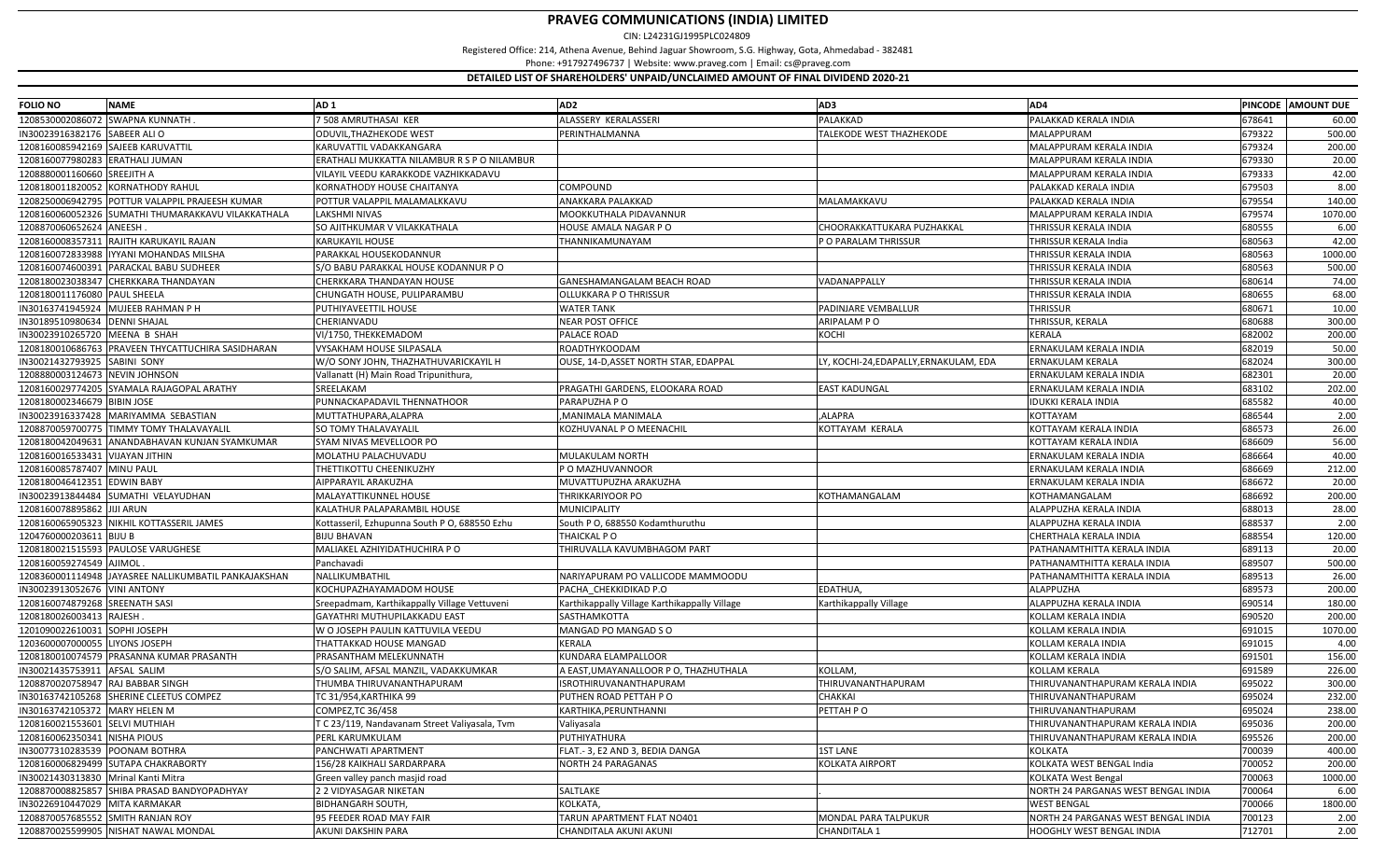| <b>FOLIO NO</b>                    | <b>NAME</b>                                  | AD <sub>1</sub>                      | AD <sub>2</sub>                     | AD3                            | AD4                                 |        | PINCODE AMOUNT DUE |
|------------------------------------|----------------------------------------------|--------------------------------------|-------------------------------------|--------------------------------|-------------------------------------|--------|--------------------|
| 1208160012967997 CHIRANJIT SARKAR  |                                              | ANANDAPALLI ANANDA                   | PALLI                               |                                | <b>BARDHAMAN WEST BENGAL INDIA</b>  | 713103 | 2.00               |
| IN30226911791361                   | <b>VISHNU KANT OJHA</b>                      | 13/9, ASHOKE AVENUE,                 | A-ZONE,                             | DURGAPUR,                      | <b>WEST BENGAL</b>                  | 713204 | 20.00              |
| IN30077310145035                   | <b>SAROJ BINANI</b>                          | C/O. NEELAM DAGA                     | <b>SASANK PALLI</b>                 | J.P. AVENUE, SAGAR BHANGA      | <b>DURGAPUR</b>                     | 713211 | 300.00             |
| IN30051323011204                   | <b>TAUSIF AHMED</b>                          | NEW ROAD ALI LANE NEAR TAUSIF MARKET | ASANSOL ASANSOL NEAR SUNDAR SOAP FA | CTORY                          | <b>BARDHAMAN WEST BENGAL</b>        | 713301 | 500.00             |
|                                    | IN30032710076744 AMAR KRISHNA DUTTA          | <b>DESH BANDHU PARK</b>              | STNO-2, POST- HINDUSTAN CABJES      | NEAR RUPNARAYANPUR             | DIST-BURDWAN(W.B)                   | 713335 | 1000.00            |
|                                    | 1208180026293669 SUBHAJIT DANDAPAT           | S O DHIRENDRANATH DANDAPAT           | MALANCHA ROAD WARD NO 10            | KHARAGPUR NEAR YUBA            | WEST MIDNAPORE WEST BENGAL INDIA    | 721304 | 10.00              |
| 1208160024876147 DEBARGHYA DAS     |                                              | DAKSHIN MOYNA                        | DAKSHINMOYNA PURBA MEDINIPUR        |                                | PURBA MEDINIPUR WEST BENGAL INDIA   | 721629 | 60.00              |
| 1203320027103967                   | <b>SARBANI MONDAL</b>                        | <b>GHUTGORIYA</b>                    | KAMARSOL                            | <b>GHUTGORIA</b>               | BANKURA WEST BENGAL INDIA           | 722168 | 30.00              |
| 1208870017701967 CHAITANYA RAKSHIT |                                              | SO GYANENDRA NATH RAKSHIT I          | 42 D VILLAGE ANARA OLD              | <b>COLONY POST OFFICE</b>      | PURULIA WEST BENGAL INDIA           | 723126 | 140.00             |
| 1208870001947681 RITWIK LAHA       |                                              | KRISHNPALLI ENGLISH BAZAR            |                                     |                                | MALDA WEST BENGAL INDIA             | 732101 | 12.00              |
| 1208160006165379 NISITH SAHA       |                                              | <b>TULSIHATA</b>                     | HARISCHANDRAPUR                     | I TULSIHATTA                   | HARISHCHANDRAPUR WEST BENGAL India  | 732140 | 34.00              |
| 1208180043361934 ASHUTOSH SARKAR   |                                              | GUDARI BAZAR KALIAGANJ PURBA         | AKHANAGAR                           |                                | NORTH DINAJPUR WEST BENGAL INDIA    | 733129 | 42.00              |
| 1208160010550431 SWATI JAIN        |                                              | ISKCON MANDIR ROAD                   | <b>BANKIM NAGAR WARD</b>            | NO 41 SEVOKE ROAD              | DARJEELING WEST BENGAL INDIA        | 734001 | 70.00              |
| 1208870004581937 ASHIS DAS         |                                              | VILLAGE KUMTIR GHAT TEHSIL           | COOCH BIHAR MARICHBARI COOCH        | <b>BEHAR</b>                   | JALPAIGURI WEST BENGAL INDIA        | 736121 | 24.00              |
| IN30009510707466 Goutam Ghosh      |                                              | Vill Chunapur (Talbagan Para)        | Po Berhampore                       |                                | Dist Murshidabad                    | 742101 | 300.00             |
|                                    | IN30125013157467 PRABIR KUMAR PRAMANIK       | <b>88 EXHIBITION BAGAN ROAD</b>      | GORABAZAR                           | <b>BERHAMPORE</b>              | <b>MURSHIDABAD</b>                  | 742101 | 200.00             |
| 1208160073239196 SATYAJIT MONDAL   |                                              | <b>GOURIPUR MALOPARA GOURIPUR</b>    | MALOPARA GOURIPUR MALOPARA          |                                | MURSHIDABAD WEST BENGAL INDIA       | 742163 | 2.00               |
| 1203760000781430 BIPIN KUMAR SINGH |                                              | )/52 SUNDIA HOUSING EASTATE          | BHATPARA PO JAGADDAL KOLKATA        | 24 NORTH PGS                   | NORTH 24 PARGANAS WEST BENGAL INDIA | 743125 | 8.00               |
| IN30108022682843 MUKTA TYAGI       |                                              | GC 1                                 | TY V                                | R G T ROAD                     | <b>PORT BLAIR</b>                   | 744104 | 500.00             |
| 1208160012943741 MAMATA DEY        |                                              | PL NO 369 A CUTTACK RD               | <b>BOMIKHAL BHUBANESWAR</b>         | <b>BUDHESWARI COLOY</b>        | KHORDA ODISHA India                 | 751006 | 150.00             |
|                                    | 1208870017323998 SAGARIKA PATTNAIK           | VILLAGELOCALITY BANKOLDESH           | GPTOWN BANKOIDESH PS                | <b>BOLAGARH</b>                | KHORDHA ODISHA INDIA                | 752066 | 2.00               |
| 1208870065253131 PRAVESH KYAL      |                                              | NEAR PETROL PUMP                     | RINGROADGANESH GHAT NEAR            | PETROL PUMP CHANDINICHOWK      | <b>CUTTACK ODISHA INDIA</b>         | 753002 | 2.00               |
| 1208870016472133 SANJAY PRADHAN    |                                              | AT CHAULIAGANJ POLICE COLONY         | <b>QRNOE15</b>                      |                                | <b>CUTTACK ODISHA INDIA</b>         | 753003 | 10.00              |
|                                    | 1208870011351575 SURESH KUMAR PRADHAN        | KHARAMANGI SIHA JAJPUR               |                                     |                                | JAJPUR ODISHA INDIA                 | 755044 | 12.00              |
|                                    | 1208870018886402 RAJAT KUMAR SAHOO           | SO BHARAT KUMAR SAHOO                | KENDUJHAR BAZAR KENDUJHAR           | TOWN KENDUJHAR ODISHA          | <b>KENDUJHAR ODISHA INDIA</b>       | 758001 | 12.00              |
|                                    | 1301240005724550 KRUSHNA CHANDRA PRADHAN     | KALINGA NAGAR 2ND LANE               | KHODASINGI GANJAM                   | <b>NEAR SHIVA TEMPLE</b>       | <b>GANJAM ODISHA INDIA</b>          | 760010 | 70.00              |
|                                    | 1208880000402835 BALARAM PRADHAN             | GANDHINAGAR HIRAKUD                  |                                     |                                | SAMBALPUR ODISHA INDIA              | 768016 | 2.00               |
|                                    | 1208180010307852 RAJESH KUMAR SAHU           | <b>VEDANTA LTD TRAINEE</b>           | HOSTELBHURKAMUND A PROJECT          | <b>SITE OFFICE</b>             | JHARSUGUDA ODISHA INDIA             | 768202 | 120.00             |
|                                    | 1203320046840917 ABHISEK KUMAR CHARAN PAHADI | RAILWAY POWER HOUSE                  | BAGICHAPARA                         |                                | SUNDERGARH ODISHA INDIA             | 770017 | 208.00             |
| 1208880001325965 NABAJYOTI DAS     |                                              | VILL/TOWN-MEDA P.S.-SARBHAG          | DISL - BARPETA                      |                                | <b>BARPETA ASSAM INDIA</b>          | 781317 | 4.00               |
|                                    | 1208180043043726 PARTHA PRATIM BARMAN        | DEBENDRA NATH BARMAN                 | KAITHALKUCHI, NALBARI, ASSAM        |                                | NALBARI ASSAM INDIA                 | 781370 | 4.00               |
| 1208160011888259 BHOLA MAZUMDER    |                                              | 18 M.K GANDHI ROAD DABOKA TOWN       | NEAR TOWN COMMITTEE OFFICE          | DABOKA HOJAI DABOKA            | NAGAON ASSAM India                  | 782440 | 200.00             |
| IN30154961102159 PRADIP NATH       |                                              | C/O UNITECH SYSTEM                   | PORUA CHARALI                       | NEAR ASSAM GRAMIN VIKASH BANK  | <b>TEZPUR</b>                       | 784001 | 160.00             |
| 1203320033849885 KHUSBU LAHOTI     |                                              | WOOD ROAD, OPP CONGRESS BHAWAN       | TINSUKIA                            |                                | TINSUKIA ASSAM INDIA                | 786151 | 20.00              |
|                                    | 1208160013967652 SAMARENDRA DEBBARMA         | KALACHAND SARDAR PARA                | GAGAN CHOW SB SCHOOL MADHYA         | KALYANPUR RS PARA ADC VILLAGE  | <b>WEST TRIPURA TRIPURA India</b>   | 799203 | 16.00              |
|                                    | 1204720003339166 SANJEEV KUMAR SINGH         | PUSTAKALAY LENE                      | TOWN VILLAGE PURWI                  | LOHANIPURA PATNA SADAR         | PATNA BIHAR India                   | 800003 | 20.00              |
| IN30311613052977 VISHAL SINGH NAG  |                                              | S/O NAGBANSH SINGH                   | NEAR DURGA MANDIR A 14              | BANK OF INDIA COLONY PHULWARI  | PATNA BIHAR                         | 800014 | 200.00             |
|                                    | 1208180027647659 KRISHNA NANDAN SINGH        | S O RAM DHANI SINGH C 301 B S        | PLAZA NEAR GEETA PRASAD HIGH        | SCHOOL SOUTHCHITRAGUPTA NAGAR  | PATNA BIHAR INDIA                   | 800020 | 464.00             |
| 1208160032611167 ANAND KUMAR       |                                              | NEHARU NAGAR                         | WARD NO 20 BARHAMPUR                |                                | <b>BUXAR BIHAR INDIA</b>            | 802101 | 200.00             |
| 1208870030745208 HARSHVARDHAN      |                                              | SO SURYAVANSH GRAM PANAWARI          | PANWARI BHOJPUR BIHAR               |                                | <b>BHOJPUR BIHAR INDIA</b>          | 802222 | 30.00              |
| IN30051317371129 SUDHA KUMARI      |                                              | C/O CHHABI NATH MISHRA               | AT NAYAY NAGAR ARA DIST BHOJPUR     | NEAR OLD POLICE LINE HOSPITAL  | <b>ARA BIHAR</b>                    | 802301 | 850.00             |
| 1208870035998566 ABHISHEK KUMAR    |                                              | CO PAWAN SINGH GRAM BARSA            | POST GHUSKURI CHORBAR               | SHEIKHPURA BIHAR               | SHEIKHPURA BIHAR INDIA              | 811105 | 22.00              |
| 1203320029038464 SHWETA KUMARI     |                                              | W/O SHASHI KUMAR LAHNA               | ASTHAMA                             | SHEIKHPURA                     | <b>MUNGER BIHAR INDIA</b>           | 811304 | 24.00              |
| 1208870016312317 MD DANISH         |                                              | CO MD ARSHAD NAWAB TOLI              | GRAMPOATTHANASIKANDRA               | SIKANDRA JAMUI BIHAR           | <b>JAMUI BIHAR INDIA</b>            | 811315 | 8.00               |
|                                    | 1208180026828203 ANAND KUMAR SINGH           | S O CHANDRIKA PRASAD SINGH           | HANUMAN MANDIR ROADJHARUDIH         | <b>DHANBAD</b>                 | DHANBAD JHARKHAND INDIA             | 826001 | 6.00               |
| IN30002010081313   MANORANJAN SEN  |                                              | MAIN ROAD RAMGARH CANTT              | HAZARIBAG (BHIAR)                   |                                |                                     | 829122 | 200.00             |
|                                    | 1208180041377903 DEEPAK KUMAR TURI           | SONDIHA SONDIHA                      |                                     |                                | RAMGARH JHARKHAND INDIA             | 829134 | 4.00               |
| 1208870011941414 SUNIL KUMAR RAM   |                                              | HOUSE NO52 VILL                      | DHARAMDIHJADUGODA                   | MINESDUMARIAEAST SINGHBHUM     | EAST SINGHBHUM JHARKHAND INDIA      | 832102 | 20.00              |
|                                    | IN30088814359353 DINESH KUMAR BAGARIA        | <b>LAL MAKAN</b>                     | <b>BARALAL STREET</b>               | <b>UPPER BAZAR</b>             | <b>RANCHI</b>                       | 834001 | 400.00             |
|                                    | 1204470010824901 SHYAM SUNDER PRASAD         | IN801,VIVEKANAND PATH OPP AERO       | PLANE H OPP NIRANJAN VILLA KAN      | KE RD MISIRGONDA ALIAS PAHARGO | RANCHI JHARKHAND INDIA              | 834003 | 2.00               |
|                                    | 1208870002012339 ALOK KUMAR GUPTA            | PISKA MORE RATU ROAD DEVI            | MANDAPROAD HEHAL                    |                                | RANCHI JHARKHAND INDIA              | 834005 | 66.00              |
| IN30302891081103 INDU SHEKHAR JHA  |                                              | S/O LATE CHATURBHUJ JHA FLAT NO      | 107 B, VAISHNAVI HILLS APARTMENT    | WAXPOL, RANCHI                 | JHARKHAND, INDIA                    | 835217 | 4.00               |
|                                    | IN30051383795425 BIRENDRA KUMAR CHOUDHARY    | AT CHHOTAKI DONE                     | PO DONE PS DARAULI                  | CHHOTAKIDONE                   | <b>SIWAN BIHAR</b>                  | 841235 | 80.00              |
| 1208870002644088 AMIT KUMAR        |                                              | SHYAM CHAK NEAR SANJIVANI            | <b>NARSIG HOME CHAPRA</b>           |                                | <b>SARAN BIHAR INDIA</b>            | 841301 | 14.00              |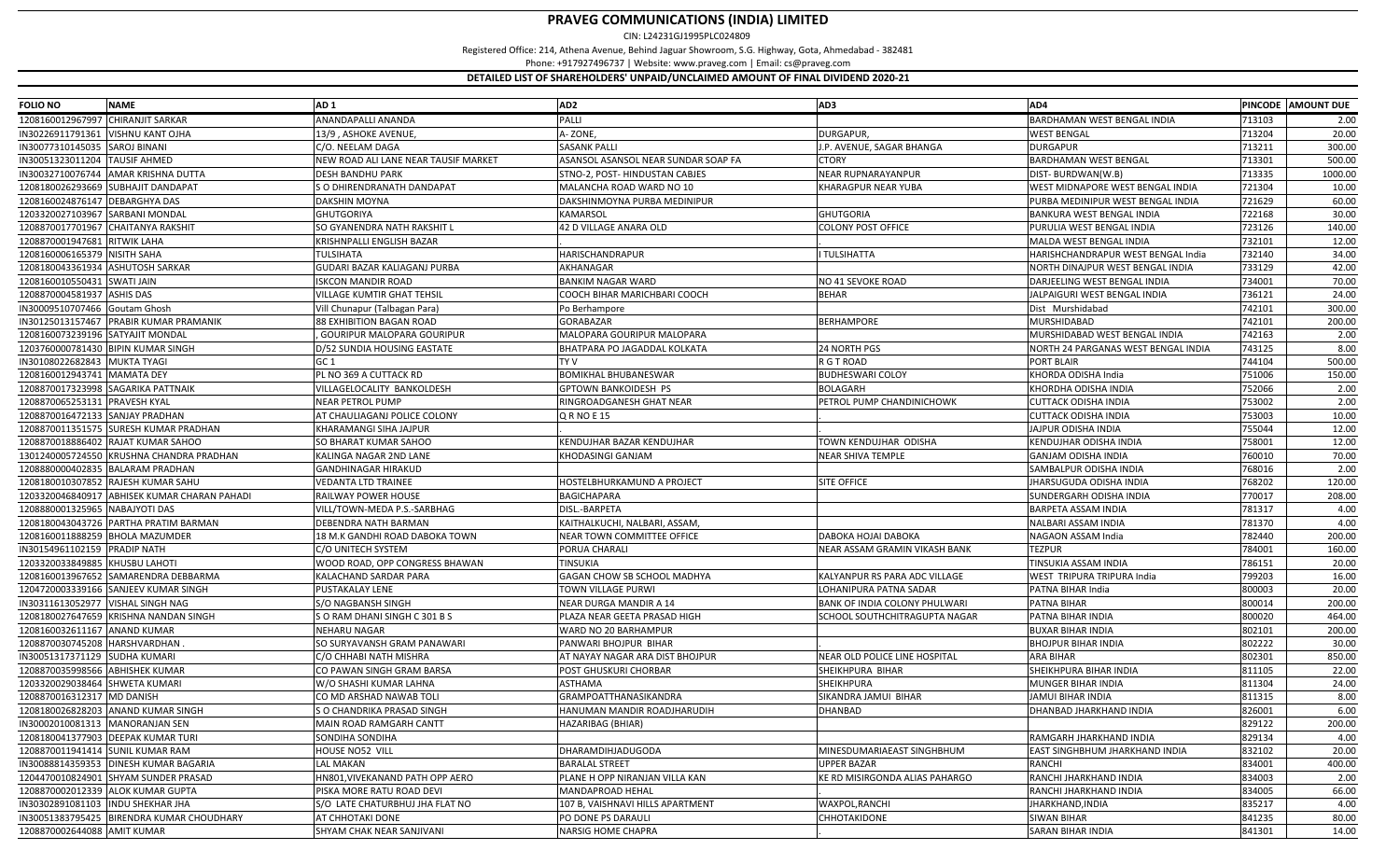| <b>FOLIO NO</b>                      | <b>NAME</b>                                          | AD <sub>1</sub>                          | AD <sub>2</sub>                 | AD3                          | AD4                                  |                  | PINCODE AMOUNT DUE |
|--------------------------------------|------------------------------------------------------|------------------------------------------|---------------------------------|------------------------------|--------------------------------------|------------------|--------------------|
| 1208180007111351 SUBODH KUMAR        |                                                      | PARAHIYA SARAIYA MUZAFFARPUR             |                                 |                              | MUZAFFARPUR BIHAR INDIA              | 843126           | 70.00              |
| 1208870019381350 VIKRANT KUMAR       |                                                      | <b>ATPO PIRAPUR</b>                      |                                 |                              | VAISHALI BIHAR INDIA                 | 844505           | 2.00               |
| 1208870035374898 PRAKASH THAKUR      |                                                      | THAKURPTTI BANUCHAPPAR                   | <b>BETTIAH</b>                  |                              | WEST CHAMPARAN BIHAR INDIA           | 845438           | 66.00              |
| 1208160015447524 NAVIN KUMAR         |                                                      | MANIYARPUR                               | <b>BANGHARA</b>                 |                              | SAMASTIPUR BIHAR INDIA               | 848116           | 40.00              |
|                                      | 1203320043773730 Mohammad Tarique Anwar              | WARD NO-02 PO-AMARIKUKRAUN               | PS-DHAMDAHA VILL-SONAPUR THARI  |                              | PURNIA BIHAR INDIA                   | 854205           | 2.00               |
|                                      | 1208250015131289 MOHAMMAD AASIF ALI                  | SHYAMPUR WARD NO 10                      | SHAYAMPUR SEYAMPUR ARARIA       |                              | ARARIA BIHAR INDIA                   | 854311           | 4.00               |
| IN30175810022726 FAST FIN LEASE LTD. |                                                      | SCO - 18-19                              | Sector - 8-C                    |                              | Chandigarh                           | 160009           | 6400.00            |
|                                      | IN30103924066180 JITENDRA CHHOTALAL POPAT            | <b>KRISHNA SECURITIES</b>                | RAJLAXMI MARKET 19, 1ST FLOOR   | <b>MANGROL ROAD</b>          | KESHOD                               | 362220           | 5400.00            |
|                                      | IN30127630205389 SOLANKI PRAVINBHAI                  | <b>GOPALNAGAR NI CHALI</b>               | <b>OLD WADAJ</b>                |                              | AHMEDABAD                            | 380013           | 4800.00            |
| IN30127630205398 DEVAJI PRAJAPATI    |                                                      | <b>10 KUTIR APPARTMENTS</b>              | CHANDLODIA                      |                              | AHMEDABAD                            | 380064           | 5120.00            |
|                                      | IN30127630204342 BHARATKUMAR RAVEL                   | <b>DS PLOT</b>                           | <b>NR LAHER PEPSI</b>           | <b>GIDC NARODA</b>           | AHMEDABAD                            | 382430           | 4480.00            |
|                                      | IN30127630205402 DINESH CHUNILAL VYAS                | KHARIDHAR                                | TA CHANSHAMA                    |                              | <b>MEHSANA</b>                       | 382487           | 3800.00            |
| IN30127630205700 BOGHILAL KHAMAR     |                                                      | VARDHMAN NAGAR                           | <b>AT KALOL</b>                 |                              | <b>DIST GANDHINAGAR</b>              | 382487           | 4160.00            |
| IN30127630204877 VISHNUBHAI PATEL    |                                                      | THAKORVAS                                | <b>AT KUNDAL</b>                |                              | DIST MEHSANA (N G)                   | 384002           | 5000.00            |
|                                      | IN30127630204640 AMRUTBHAI THAKOR                    | <b>THAKOR VAS</b>                        | KUNDAL                          | KUNDAL                       | <b>DIST MEHSANA</b>                  | 384003           | 4000.00            |
|                                      | IN30034320032553 MEENABEN CHETANKUMAR PRAJAPATI      | B-3, R.R.P. QUATERS                      | NEAR SARDAR GARDEN              |                              | DEESA - (B.K.)                       | 385535           | 5400.00            |
| IN30088814683280 RAJA AGRAWAL        |                                                      | <b>B-95 LIG COLONY</b>                   | <b>KHANDWA</b>                  | MP                           |                                      | 450001           | 82127.00           |
|                                      | IN30223610636624 BHAGYAVANTI DEVICHAND JAIN          | 18/5 BARDAN GALLI HUBLI                  | <b>DIST DHARWAD</b>             |                              | KARNATAKA                            | 580020           | 3000.00            |
| IN30302851889923 VED PREYA           |                                                      | ARYA SAMAJ                               | MODEL TOWN 3                    |                              | DELHI                                | 110009           | 2000.00            |
| 1208870003296694 DHEERAJ GOEL        |                                                      | J9 AB GALI NO 6 LAXMI NAGAR              | DELHI 92                        |                              | EAST DELHI DELHI INDIA               | 110092           | 706.00             |
| 1208870014787796 NANHI               |                                                      | WO RIJAK RAM HADWA 30 JIND               | HARYANA 126113                  |                              | JIND HARYANA INDIA                   | 126113           | 50.00              |
| 1208870025227497 MUKESH KUMAR        |                                                      | HOUSE NO 823 KRISHAN                     | PURANEAR NATIONAL               | SCHOOLPANIPAT                | PANIPAT HARYANA INDIA                | 132103           | 48.00              |
| IN30015910229850 NAVEEN TEJPAL       |                                                      | H. NO. HL - 214                          | PHASE I                         | MOHALI                       | PUNJAB.                              | 160055           | 400.00             |
| 1208180013942591 AKASH SHARMA        |                                                      | 34 F S O RAJESH SHARMA LAST              | MORH 34 F GANDHINAGAR           | GANDHINAGARJAMMU             | JAMMU JAMMU AND KASHMIR INDIA        | 180004           | 114.00             |
| IN30114310119612 SUNITA JAIN         |                                                      | <b>B 27/JE</b>                           | RAMPRASDH KALONI BLAK           | GHAZIABAD                    | UTTAR PRADESH                        | 201001           | 50.00              |
| 1201090002726332 ANITA SACHDEV       |                                                      | 52/02                                    | <b>INDUSTRIAL COLONY</b>        | <b>GOVIND NAGAR,</b>         | KANPUR UP INDIA                      | 208006           | 5400.00            |
| 1208870019961261 SHUBHAM SINGH       |                                                      | SO BHUPENDRA SINGH BEHARA                | BEHARA JAUNPUR UTTAR            | PRADESH                      | <b>JAUNPUR UTTAR PRADESH INDIA</b>   | 222181           | 20.00              |
|                                      | IN30055610261245 NAUSHAD HUSSAIN SIDDIQUI            | 95/435 PASAND BAGH                       | THAKURGANJ                      |                              | LUCKNOW                              | 226017           | 200.00             |
|                                      | 1208870028265246 SHAKTI NANDAN VERMA                 |                                          |                                 | <b>KABIR NAGAR</b>           |                                      | 272173           | 2.00               |
|                                      |                                                      | SO BAIJNATH VERMA 0505 RANI              | BAZAR MAGHARKAJIPURSANT         |                              | SANT KABIR NAGAR UTTAR PRADESH INDIA |                  |                    |
| IN30100610040501 RAHUL GUPTA         |                                                      | 28, MEENA ENCLAVE                        | DAYAL BAGH                      |                              | AGRA                                 | 282002           | 400.00             |
| IN30148520082135 S S SULTANIA        |                                                      | 173                                      | <b>JSEL BUILDINGS</b>           | MALVIYA NAGAR                | <b>JAIPUR</b>                        | 302017           | 100.00             |
| 1208160068837490 PAVAN SIKHWAL       |                                                      | S/O Shri Niwas sikhwalo ka mohalla       |                                 |                              | NAGAUR RAJASTHAN INDIA               | 341510           | 20.00              |
|                                      | IN30148510021033   VIMAL MURJIBHAI RATANPARA         | RASHMAN                                  | 2, JALARAM PLOT                 | UNIVERSITY ROAD              | <b>RAJKOT</b>                        | 360005           | 600.00             |
|                                      | 1204200000077468 NIRA KETANBHAI VORA                 | 1, BANSARI FLAT VI-17,                   | PALDI                           |                              | AHMEDABAD GUJARAT INDIA              | 380007           | 1000.00            |
|                                      | IN30148510010658 NOKIA FINANCE INTERNATIONAL PVT LTD | 1, SHEEL COMPLEX                         | <b>MAYUR COLONY</b>             | MITHAKHALI, NAVRANGPURA      | AHMEDABAD                            | 380009           | 18.00              |
|                                      | IN30189510447326 PATEL CHIRAG BALDEVBHAI             | E 202                                    | <b>ASHUTOSH APARTMENT</b>       | NARANPURA                    | AHMEDABAD, GUJARAT                   | 380013           | 800.00             |
|                                      | IN30127630200255   MAHENDRA KASHIRAM PATEL           | POST AMBLI                               | <b>TAL DASKROI</b>              |                              | DIST AHMEDABAD                       | 380058<br>380061 | 200.00             |
|                                      | IN30164510337666 PATEL KAILASHBEN BHADRESH           | A/22 SARTHI APARTMENT                    | <b>B/H AVISHKAR TENAMENT</b>    | <b>GHATLODIYA</b>            | AHMEDABAD                            |                  | 400.00             |
| IN30048412382732                     | <b>VINODBHAI AMRUTLAL PATEL</b>                      | SHERINO <sub>2</sub>                     | JUNA LAXMIPURA                  |                              | PALANPUR                             | 385001           | 1000.00            |
| IN30021422671830                     | <b>GOSWAMI VARSHA DIPAKPURI</b>                      | 301 PRAMUKH PALACE DEVDEEP SOCIETY-1     | CHAPRA BHATHA ROAD SURAT        |                              | <b>SURAT GUJARAT</b>                 | 394107           | 870.00             |
|                                      | 1202890000050119 RANJANA AMIT CHORARIA               | 2\1629, ZUNDA SHERI                      | SAGRAMPURA                      |                              | SURAT GUJARAT INDIA                  | 395002           | 200.00             |
| IN30084510010624                     | NASIMUDDIN G QADRI                                   | 'QADRI HOUSE', 11/1560-61                | JAGIRDAR NO TEKRO               | SODAGARWADA                  | <b>SURAT</b>                         | 395003           | 18000.00           |
|                                      | 1208870001344060 PIYUSHKUMAR MANUBHAI SOJITRA        | HOUSE NO 103 VARSHA SOCIETY              | MATAVADI KARANJ SURATCITY       |                              | <b>SURAT GUJARAT INDIA</b>           | 395006           | 134.00             |
|                                      | 1204150000042066 SUDHABEN RAMESHKUMAR PARIKH         | 9-A SIDDHCHAKRA APT.                     | OPP. MODI BUNGLOW,              | JMRA JAKAT NAKA ,ATHWALINES, | SURAT GUJARAT INDIA                  | 395007           | 200.00             |
| 1203350000782251 AKSHAY I DESAI      |                                                      | PB NO 961 107 VARDHMAN APPT              | NAVYUG COLLEGE                  | <b>RANDER ROAD</b>           | <b>SURAT GUJARAT INDIA</b>           | 395009           | 100.00             |
|                                      | 1203840000188762 AKSHAY ISHWARLAL DESAI              | 107, VARDHMAN APARTMENT                  | 1ST FLR, BESIDE NAVYUG COLLEGE  | <b>RANDER ROAD</b>           | <b>SURAT GUJRAT INDIA</b>            | 395009           | 1000.00            |
|                                      | IN30048410976758 BHARAT JERAMBHAI GOYANI             | C 202 SUKAN APPT                         | <b>NEAR GANGESHWAR TEMPLE</b>   | NEW GARDEN ROAD ADAJAN       | SURAT                                | 395009           | 854.00             |
| 1208870057878116 GOPAL TIWARI        |                                                      | SO DAYASANKAR TIWARI ROOM NO             | <b>204 BLOCK NO B SHREEJEE</b>  | APPARTMENT NEAR SBI BANK     | VALSAD GUJARAT INDIA                 | 396185           | 2.00               |
|                                      | 1201060000187027 ASHOK VADILAL SHAH                  | 5, KOTHARI APRT, 2 ND FLOOR              | 3 RD MAMLADAR WADI              | OPP JAIN TEMPLE MALAD-WEST   | MUMBAI MAHARSTRA INDIA               | 4000064          | 1000.00            |
| 1601480000516851                     | <b>VISHAD HARSHAD TURAKHIA</b>                       | 302, AMUL APT.SHRADHANAND RD.            | VILEPARLE (E)                   |                              | MUMBAI MAHARASTRA INDIA              | 400057           | 1000.00            |
|                                      | IN30122510089478 PARAS SHARAD SHAH                   | 4- ASHIK APTS                            | LIBERTY GARDEN ROAD NO 3        | <b>MALAD WEST</b>            | <b>MUMBAI</b>                        | 400064           | 400.00             |
| IN30023950032224                     | DARSHAN P. DESAI                                     | 301. AMI APARTMENTS                      | <b>ASHA NAGAR</b>               | <b>BORIVALI EAST</b>         | <b>MUMBAI</b>                        | 400068           | 2.00               |
|                                      | 1201090016402526 RAMESHWAR BABURAO SAPKAL            | DI BL PAWAR CHOWK RAMABAI AMBEDKAR NAGAR | SAMRAT ASHOK CHAL GANESH MANDIR | V N MARG GHATKOPAR EAST      | MUMBAI MAHARASHTRA INDIA             | 400075           | 2.00               |
|                                      | IN30088814820109 VIJAY DINESH DEDHIA                 | P 602 VARDHAMAN NAGAR                    | DR R P ROAD                     | MULUND WEST                  | <b>MUMBAI</b>                        | 400080           | 4000.00            |